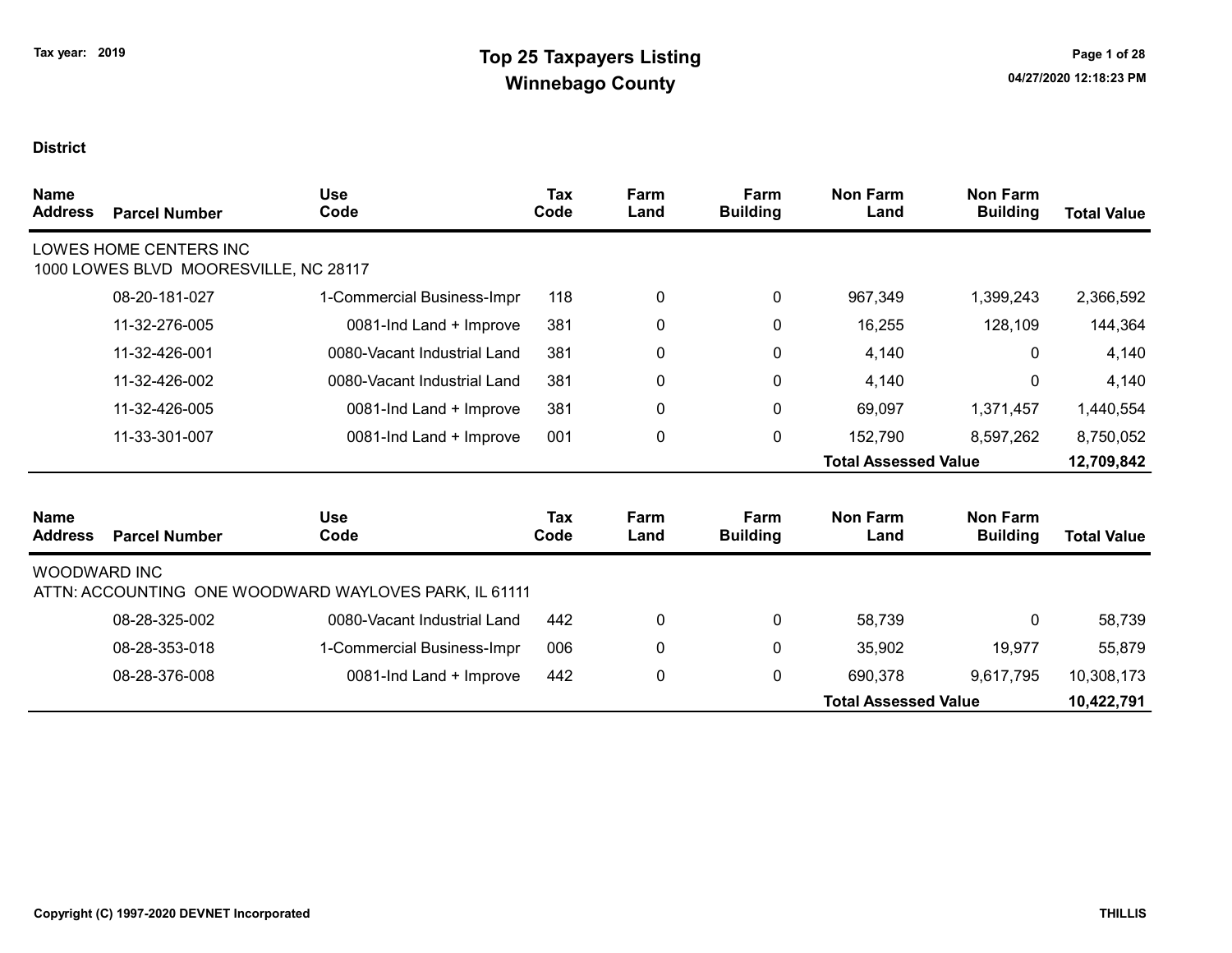| <b>Name</b><br><b>Address</b> | <b>Parcel Number</b>                                                 | <b>Use</b><br>Code                                        | <b>Tax</b><br>Code | Farm<br>Land | Farm<br><b>Building</b> | <b>Non Farm</b><br>Land     | <b>Non Farm</b><br><b>Building</b> | <b>Total Value</b> |
|-------------------------------|----------------------------------------------------------------------|-----------------------------------------------------------|--------------------|--------------|-------------------------|-----------------------------|------------------------------------|--------------------|
|                               | <b>CBL CHERRYVALE</b><br>2030 HAMILTON PL BLVD CHATTANOOGA, TN 37421 |                                                           |                    |              |                         |                             |                                    |                    |
|                               | 12-35-301-004                                                        | 1-Commercial Business-Impr                                | 378                | 0            | 0                       | 1,262,762                   | 8,085,704                          | 9,348,466          |
|                               |                                                                      |                                                           |                    |              |                         | <b>Total Assessed Value</b> |                                    | 9,348,466          |
| <b>Name</b><br><b>Address</b> | <b>Parcel Number</b>                                                 | <b>Use</b><br>Code                                        | <b>Tax</b><br>Code | Farm<br>Land | Farm<br><b>Building</b> | <b>Non Farm</b><br>Land     | <b>Non Farm</b><br><b>Building</b> | <b>Total Value</b> |
|                               | <b>MEIJER STORES LIMITED PARTNERSHIP</b>                             | ATTN PROPERTY TAX MANAGER 2929 WALKER AVE N WGRAND RA     |                    |              |                         |                             |                                    |                    |
|                               | 08-21-126-015                                                        | 1-Commercial Business-Impr                                | 133                | 0            | 0                       | 94,071                      | 153,472                            | 247,543            |
|                               | 08-21-126-016                                                        | 1-Commercial Business-Impr                                | 133                | 0            | $\mathbf{0}$            | 1,260,033                   | 2,913,054                          | 4,173,087          |
|                               | 08-21-126-018                                                        | 0050-Vac Commercial Land                                  | 133                | 0            | 0                       | 114,665                     | 0                                  | 114,665            |
|                               | 12-14-151-005                                                        | 1-Commercial Business-Impr                                | 001                | 0            | $\mathbf{0}$            | 579,942                     | 2,885,342                          | 3,465,284          |
|                               | 12-14-152-009                                                        | 1-Commercial Business-Impr                                | 001                | 0            | 0                       | 118,880                     | 108,625                            | 227,505            |
|                               |                                                                      |                                                           |                    |              |                         | <b>Total Assessed Value</b> |                                    | 8,228,084          |
| <b>Name</b><br><b>Address</b> | <b>Parcel Number</b>                                                 | <b>Use</b><br>Code                                        | <b>Tax</b><br>Code | Farm<br>Land | Farm<br><b>Building</b> | <b>Non Farm</b><br>Land     | <b>Non Farm</b><br><b>Building</b> | <b>Total Value</b> |
|                               | <b>FOREST PLAZA LLC</b>                                              | C/O SIMON PROPERTY GROUP PO BOX 7019INDIANAPOLIS, IN 4620 |                    |              |                         |                             |                                    |                    |
|                               | 12-27-103-007                                                        | 1-Commercial Business-Impr                                | 001                | 0            | 0                       | 131,903                     | 80,522                             | 212,425            |
|                               | 12-27-103-010                                                        | 1-Commercial Business-Impr                                | 001                | 0            | 0                       | 516,098                     | 1,815,195                          | 2,331,293          |
|                               | 12-27-103-018                                                        | 1-Commercial Business-Impr                                | 001                | 0            | 0                       | 729,312                     | 3,829,299                          | 4,558,611          |
|                               | 12-27-106-001                                                        | 1-Commercial Business-Impr                                | 001                | 0            | $\mathbf{0}$            | 7,307                       | 44,791                             | 52,098             |
|                               | 12-27-127-003                                                        | 1-Commercial Business-Impr                                | 001                | 0            | 0                       | 124,901                     | 218,369                            | 343,270            |
|                               | Copyright (C) 1997-2020 DEVNET Incorporated                          |                                                           |                    |              |                         |                             |                                    | <b>THILLIS</b>     |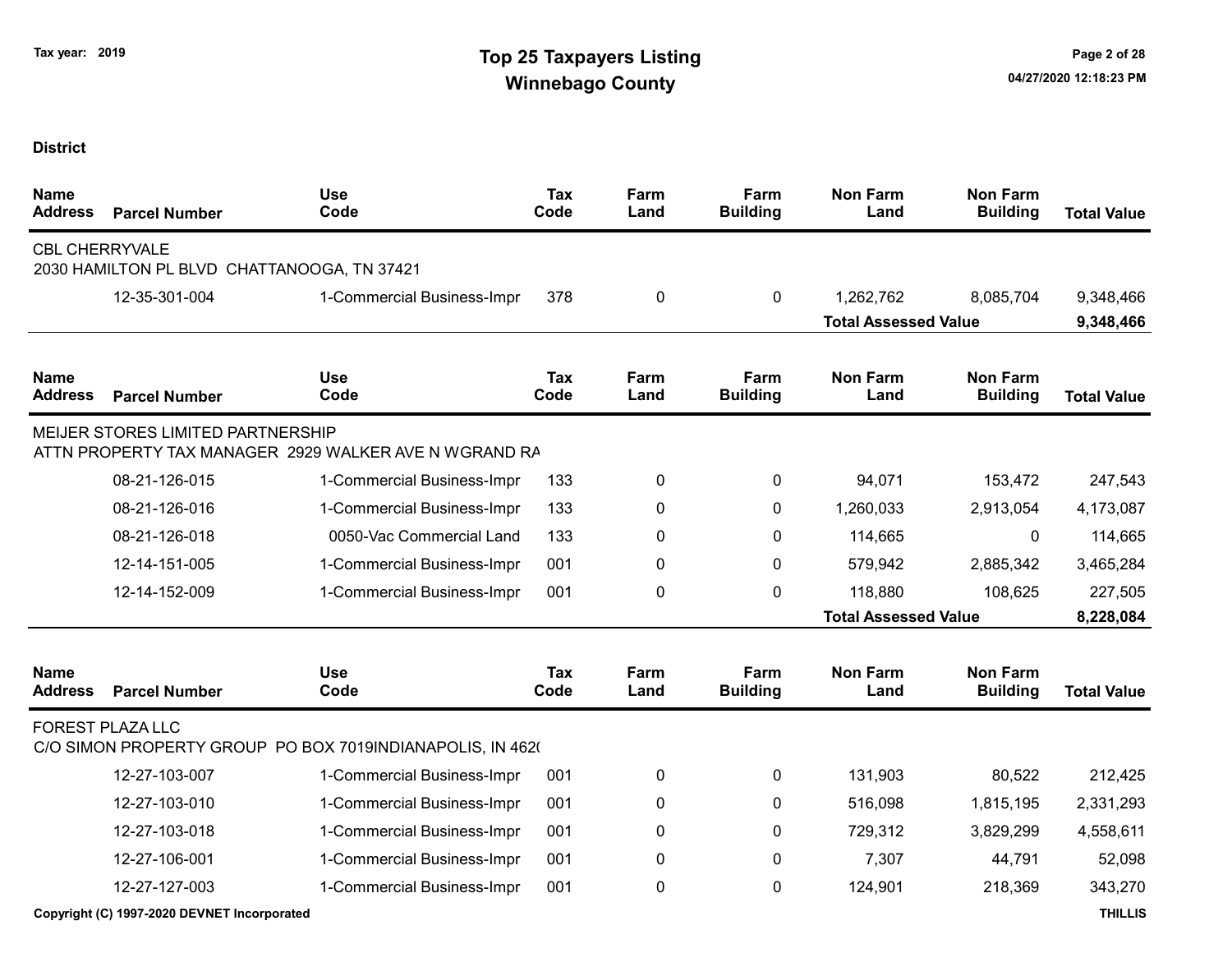| <b>Name</b><br><b>Address</b> | <b>Parcel Number</b>                                                                      | <b>Use</b><br>Code                                        | <b>Tax</b><br>Code | Farm<br>Land | Farm<br><b>Building</b> | <b>Non Farm</b><br>Land     | <b>Non Farm</b><br><b>Building</b> | <b>Total Value</b> |
|-------------------------------|-------------------------------------------------------------------------------------------|-----------------------------------------------------------|--------------------|--------------|-------------------------|-----------------------------|------------------------------------|--------------------|
|                               | FOREST PLAZA LLC                                                                          | C/O SIMON PROPERTY GROUP PO BOX 7019INDIANAPOLIS, IN 4620 |                    |              |                         |                             |                                    |                    |
|                               | 12-27-176-002                                                                             | 0050-Vac Commercial Land                                  | 001                | 0            | 0                       | 7,283                       | 0                                  | 7,283              |
|                               | 12-27-176-004                                                                             | 0050-Vac Commercial Land                                  | 001                | 0            | 0                       | 4,417                       | $\mathbf{0}$                       | 4,417              |
|                               |                                                                                           |                                                           |                    |              |                         | <b>Total Assessed Value</b> |                                    | 7,509,397          |
| <b>Name</b><br><b>Address</b> | <b>Parcel Number</b>                                                                      | <b>Use</b><br>Code                                        | Tax<br>Code        | Farm<br>Land | Farm<br><b>Building</b> | <b>Non Farm</b><br>Land     | <b>Non Farm</b><br><b>Building</b> | <b>Total Value</b> |
|                               | <b>GREATER ROCKFORD AIRPORT AUTHORITY</b><br>ATTN FINANCE 60 AIRPORT DRROCKFORD, IL 61109 |                                                           |                    |              |                         |                             |                                    |                    |
|                               | 15-11-301-003                                                                             | 0081-Ind Land + Improve                                   | 421                | 0            | $\mathbf 0$             | 25,394                      | 44,527                             | 69,921             |
|                               | 15-11-301-004                                                                             | 0081-Ind Land + Improve                                   | 421                | 0            | 0                       | 25,394                      | 262,013                            | 287,407            |
|                               | 15-11-301-005                                                                             | 0081-Ind Land + Improve                                   | 421                | 0            | 0                       | 24,939                      | 233,409                            | 258,348            |
|                               | 15-11-326-007                                                                             | 0081-Ind Land + Improve                                   | 421                | 0            | 0                       | 36,885                      | 148,020                            | 184,905            |
|                               | 15-11-326-011                                                                             | 0081-Ind Land + Improve                                   | 421                | 0            | 0                       | 61,541                      | 583,000                            | 644,541            |
|                               | 15-11-376-001                                                                             | 0071-Commercial Office-Impr                               | 392                | 0            | 0                       | 8,388                       | 48,103                             | 56,491             |
|                               | 15-11-376-002                                                                             | 0081-Ind Land + Improve                                   | 392                | 0            | 0                       | 33,003                      | 216,639                            | 249,642            |
|                               | 15-11-376-003                                                                             | 0081-Ind Land + Improve                                   | 392                | 0            | 0                       | 13,382                      | 46,784                             | 60,166             |
|                               | 15-11-376-004                                                                             | 0081-Ind Land + Improve                                   | 392                | 0            | 0                       | 9,843                       | 58,590                             | 68,433             |
|                               | 15-11-451-005                                                                             | 0081-Ind Land + Improve                                   | 392                | 0            | 0                       | 0                           | 141,382                            | 141,382            |
|                               | 15-14-151-002                                                                             | 0071-Commercial Office-Impr                               | 392                | 0            | 0                       | 8,388                       | 61,279                             | 69,667             |
|                               | 15-14-151-004                                                                             | 1-Commercial Business-Impr                                | 392                | 0            | 0                       | 8,388                       | 70,706                             | 79,094             |
|                               | 15-14-151-005                                                                             | 0071-Commercial Office-Impr                               | 392                | 0            | 0                       | 4,307                       | 37,226                             | 41,533             |
|                               | 15-14-152-001                                                                             | 0081-Ind Land + Improve                                   | 392                | 0            | $\Omega$                | 0                           | 151                                | 151                |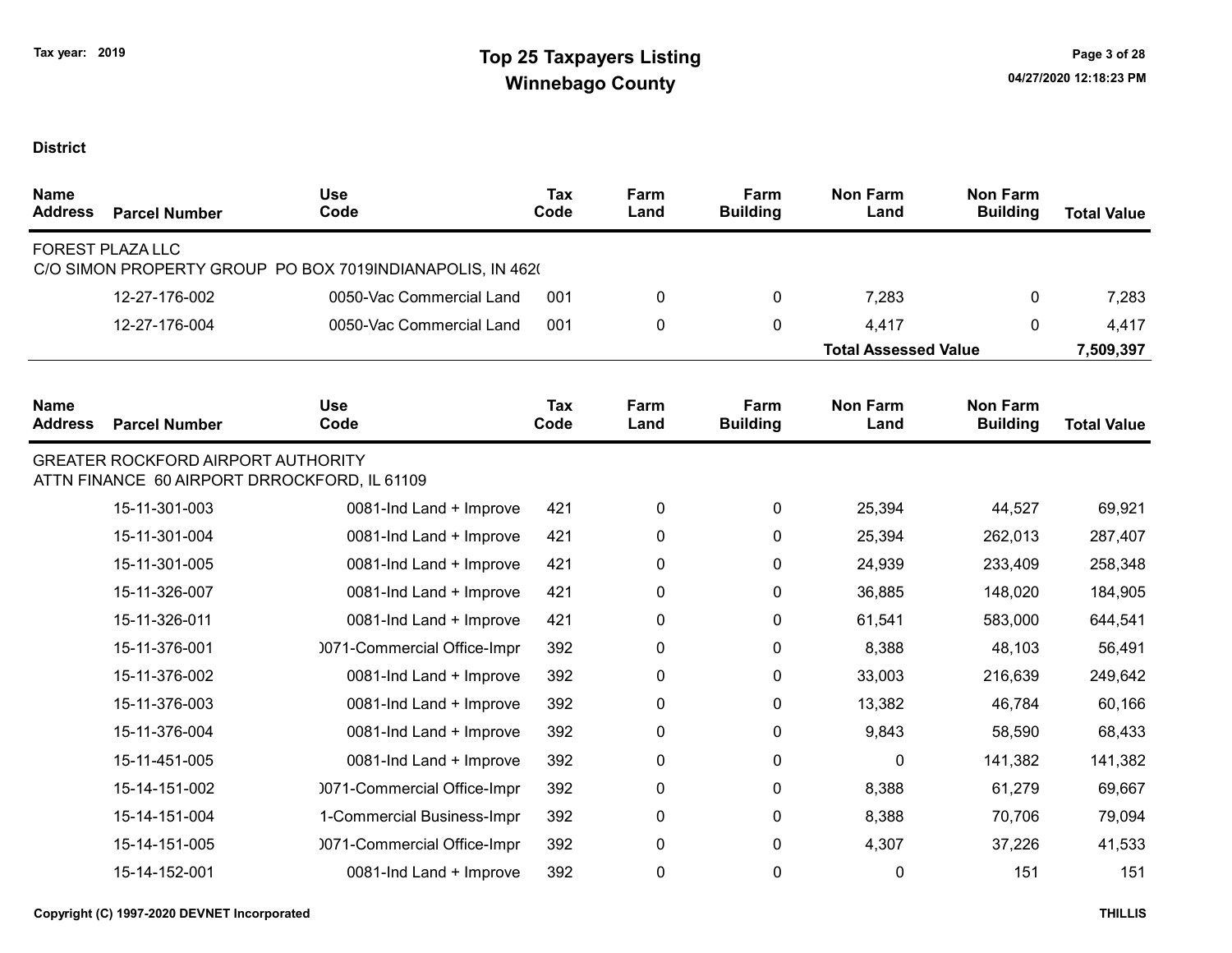| <b>Name</b><br><b>Address</b> | <b>Parcel Number</b>                      | <b>Use</b><br>Code                           | Tax<br>Code | Farm<br>Land | Farm<br><b>Building</b> | <b>Non Farm</b><br>Land | <b>Non Farm</b><br><b>Building</b> | <b>Total Value</b> |
|-------------------------------|-------------------------------------------|----------------------------------------------|-------------|--------------|-------------------------|-------------------------|------------------------------------|--------------------|
|                               | <b>GREATER ROCKFORD AIRPORT AUTHORITY</b> | ATTN FINANCE 60 AIRPORT DRROCKFORD, IL 61109 |             |              |                         |                         |                                    |                    |
|                               | 15-14-152-002                             | 0081-Ind Land + Improve                      | 392         | 0            | 0                       | 0                       | 39,715                             | 39,715             |
|                               | 15-14-152-004                             | 0081-Ind Land + Improve                      | 392         | $\pmb{0}$    | $\mathbf 0$             | 0                       | 295,238                            | 295,238            |
|                               | 15-14-152-006                             | 0081-Ind Land + Improve                      | 392         | $\pmb{0}$    | 0                       | 0                       | 245,101                            | 245,101            |
|                               | 15-14-152-008                             | 1-Commercial Business-Impr                   | 392         | 0            | 0                       | 0                       | 1,147                              | 1,147              |
|                               | 15-14-152-009                             | 1-Commercial Business-Impr                   | 392         | 0            | 0                       | 0                       | 112                                | 112                |
|                               | 15-14-152-010                             | 1-Commercial Business-Impr                   | 392         | 0            | 0                       | 0                       | 1,147                              | 1,147              |
|                               | 15-14-201-002                             | 0081-Ind Land + Improve                      | 392         | $\pmb{0}$    | 0                       | 0                       | 95,028                             | 95,028             |
|                               | 15-14-201-003                             | 0081-Ind Land + Improve                      | 392         | $\pmb{0}$    | 0                       | 0                       | 100                                | 100                |
|                               | 15-14-201-007                             | 0081-Ind Land + Improve                      | 392         | $\pmb{0}$    | 0                       | 0                       | 21,676                             | 21,676             |
|                               | 15-14-201-008                             | 0081-Ind Land + Improve                      | 392         | $\pmb{0}$    | 0                       | 0                       | 51,752                             | 51,752             |
|                               | 15-14-201-010                             | 0081-Ind Land + Improve                      | 392         | $\pmb{0}$    | 0                       | 0                       | 32,737                             | 32,737             |
|                               | 15-14-201-012                             | 0081-Ind Land + Improve                      | 392         | $\pmb{0}$    | 0                       | 0                       | 31,376                             | 31,376             |
|                               | 15-14-202-004                             | 0081-Ind Land + Improve                      | 392         | $\pmb{0}$    | 0                       | 29,508                  | 250,956                            | 280,464            |
|                               | 15-14-202-005                             | 0081-Ind Land + Improve                      | 392         | $\pmb{0}$    | 0                       | 14,484                  | 33,696                             | 48,180             |
|                               | 15-14-402-002                             | 0081-Ind Land + Improve                      | 392         | $\pmb{0}$    | 0                       | 18,707                  | 24,796                             | 43,503             |
|                               | 15-14-402-004                             | 0081-Ind Land + Improve                      | 392         | 0            | 0                       | 39,128                  | 250,294                            | 289,422            |
|                               | 15-14-402-006                             | 0081-Ind Land + Improve                      | 392         | $\pmb{0}$    | 0                       | 39,234                  | 640,146                            | 679,380            |
|                               | 15-14-402-007                             | 0081-Ind Land + Improve                      | 392         | 0            | 0                       | 60,999                  | 911,466                            | 972,465            |
|                               | 15-15-176-007                             | Farm+Improve+Non Farm AV                     | 392         | 1,648        | 0                       | 1                       | 0                                  | 1,649              |
|                               | 15-15-301-003                             | 0020-Vacant Farmland - assd                  | 392         | 605          | 0                       | 0                       | 0                                  | 605                |
|                               | 15-15-351-003                             | 0081-Ind Land + Improve                      | 392         | $\pmb{0}$    | 0                       | 0                       | 829,614                            | 829,614            |
|                               | 15-16-400-006                             | Farm+Improve+Non Farm AV                     | 392         | 2,437        | 0                       | 1                       | 0                                  | 2,438              |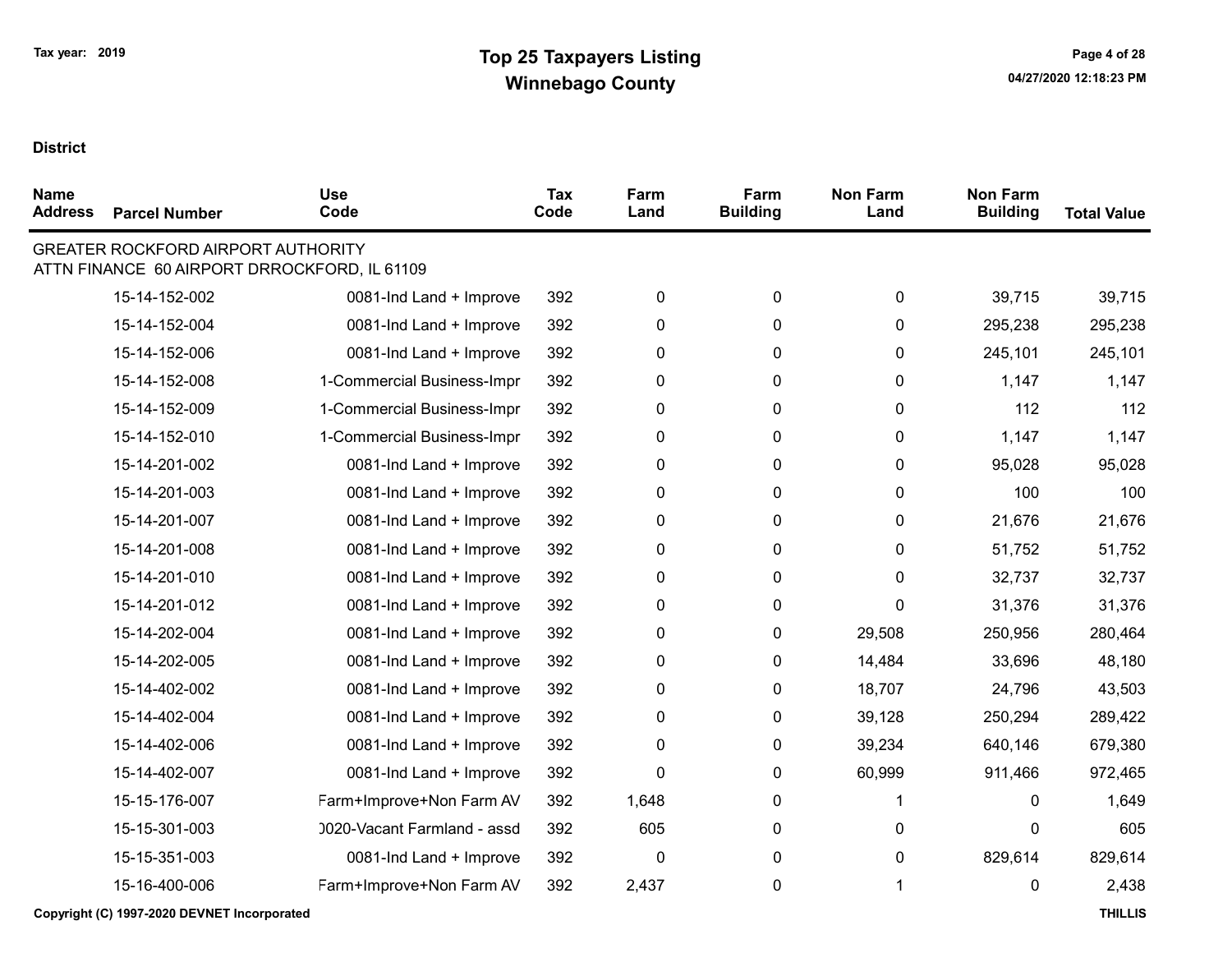| <b>Name</b><br><b>Address</b> | <b>Parcel Number</b>                      | <b>Use</b><br>Code                           | <b>Tax</b><br>Code | Farm<br>Land | Farm<br><b>Building</b> | <b>Non Farm</b><br>Land | <b>Non Farm</b><br><b>Building</b> | <b>Total Value</b> |
|-------------------------------|-------------------------------------------|----------------------------------------------|--------------------|--------------|-------------------------|-------------------------|------------------------------------|--------------------|
|                               | <b>GREATER ROCKFORD AIRPORT AUTHORITY</b> | ATTN FINANCE 60 AIRPORT DRROCKFORD, IL 61109 |                    |              |                         |                         |                                    |                    |
|                               | 15-21-100-004                             | Farm+Improve+Non Farm AV                     | 392                | 1,612        | 0                       | 0                       | 1                                  | 1,613              |
|                               | 15-21-400-004                             | 0081-Ind Land + Improve                      | 392                | 0            | 0                       | 0                       | 183,781                            | 183,781            |
|                               | 15-22-100-020                             | Farm+Improve+Non Farm AV                     | 392                | 918          | 0                       | 0                       | 1                                  | 919                |
|                               | 15-22-100-025                             | 0020-Vacant Farmland - assd                  | 392                | 2,924        | 0                       | 0                       | 0                                  | 2,924              |
|                               | 15-22-226-004                             | 0081-Ind Land + Improve                      | 392                | $\Omega$     | 0                       | 0                       | 35,721                             | 35,721             |
|                               | 15-22-300-005                             | Farm+Improve+Non Farm AV                     | 392                | 7,804        | 0                       | 0                       | 1                                  | 7,805              |
|                               | 15-22-300-006                             | Farm+Improve+Non Farm AV                     | 392                | 13,646       | 0                       | 0                       | 1                                  | 13,647             |
|                               | 15-22-401-003                             | -Farm+Improve-assd/w/ H&S                    | 392                | 17,452       | 7,342                   | 0                       | $\Omega$                           | 24,794             |
|                               | 15-22-426-003                             | 0020-Vacant Farmland - assd                  | 392                | 3,550        | 0                       | 0                       | $\Omega$                           | 3,550              |
|                               | 15-23-201-002                             | 1-Commercial Business-Impr                   | 400                | 0            | 0                       | 14,897                  | 28,883                             | 43,780             |
|                               | 15-23-326-001                             | 0081-Ind Land + Improve                      | 392                | $\Omega$     | 0                       | 53,329                  | 22,464                             | 75,793             |
|                               | 15-23-351-001                             | 0020-Vacant Farmland - assd                  | 392                | 1,290        | 0                       | 0                       | 0                                  | 1,290              |
|                               | 15-23-351-002                             | 0020-Vacant Farmland - assd                  | 392                | 299          | 0                       | 0                       | 0                                  | 299                |
|                               | 15-23-376-002                             | 0081-Ind Land + Improve                      | 392                | $\mathbf 0$  | 0                       | 14,484                  | 26,818                             | 41,302             |
|                               | 15-26-101-001                             | 0020-Vacant Farmland - assd                  | 392                | 436          | 0                       | 0                       | 0                                  | 436                |
|                               | 15-26-101-002                             | 0020-Vacant Farmland - assd                  | 392                | 73           | 0                       | 0                       | 0                                  | 73                 |
|                               | 15-26-151-005                             | Farm+Improve+Non Farm AV                     | 001                | 9,878        | 171,642                 | 648                     | 0                                  | 182,168            |
|                               | 15-26-176-003                             | 0020-Vacant Farmland - assd                  | 036                | 3,650        | 0                       | 0                       | 0                                  | 3,650              |
|                               | 15-26-300-009                             | Farm+Improve+Non Farm AV                     | 001                | 1,334        | 0                       | 1                       | 0                                  | 1,335              |
|                               | 15-27-100-004                             | 0020-Vacant Farmland - assd                  | 392                | 6,599        | 0                       | 0                       | 0                                  | 6,599              |
|                               | 15-27-201-002                             | 0020-Vacant Farmland - assd                  | 392                | 5,607        | $\mathbf{0}$            | 0                       | 0                                  | 5,607              |
|                               | 15-27-226-001                             | 0020-Vacant Farmland - assd                  | 392                | 2,392        | 0                       | 0                       | 0                                  | 2,392              |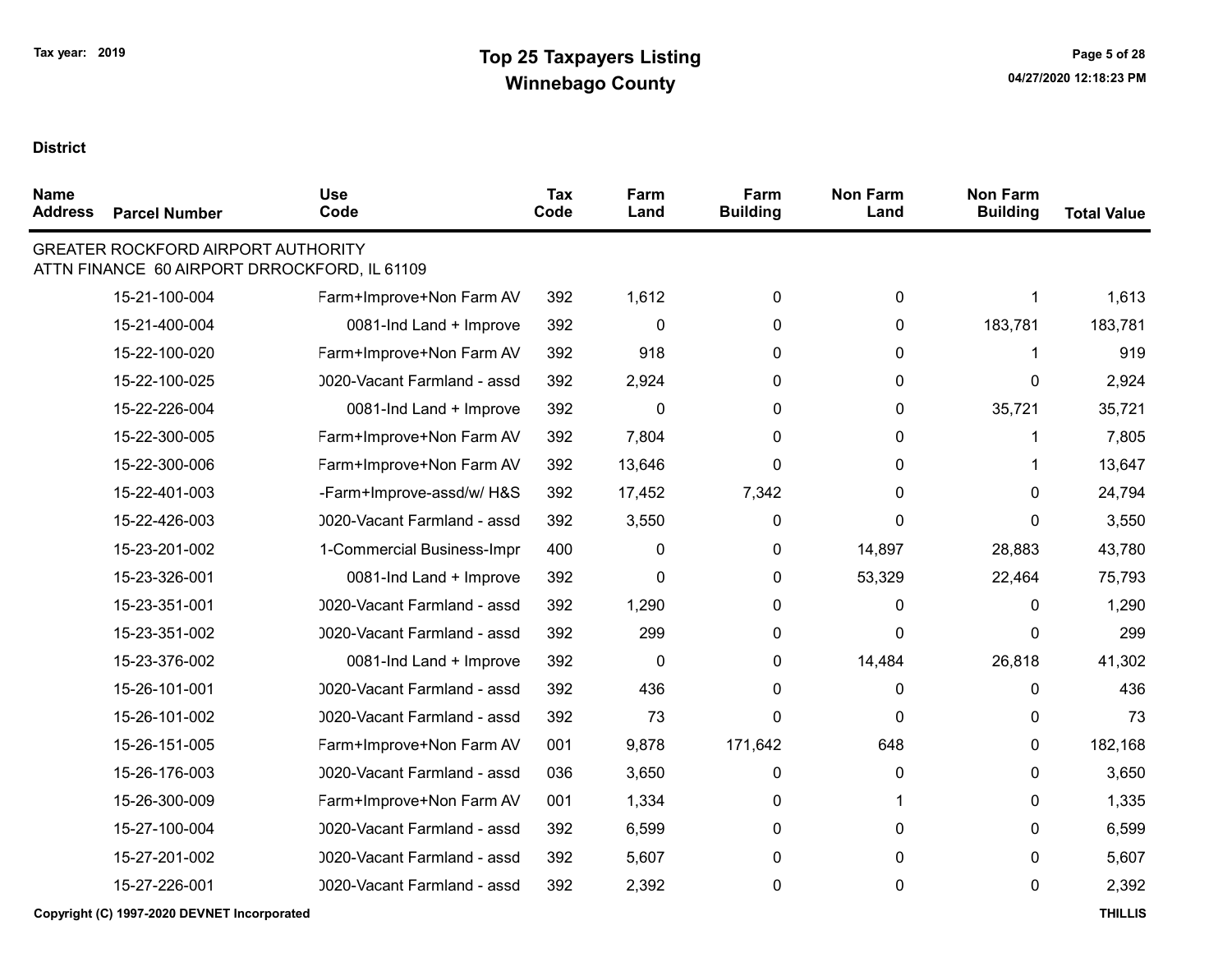| <b>Name</b><br><b>Address</b> | <b>Parcel Number</b>                                                                      | <b>Use</b><br>Code          | <b>Tax</b><br>Code | Farm<br>Land | Farm<br><b>Building</b> | <b>Non Farm</b><br>Land     | <b>Non Farm</b><br><b>Building</b> | <b>Total Value</b> |
|-------------------------------|-------------------------------------------------------------------------------------------|-----------------------------|--------------------|--------------|-------------------------|-----------------------------|------------------------------------|--------------------|
|                               | <b>GREATER ROCKFORD AIRPORT AUTHORITY</b><br>ATTN FINANCE 60 AIRPORT DRROCKFORD, IL 61109 |                             |                    |              |                         |                             |                                    |                    |
|                               | 15-27-251-002                                                                             | 0020-Vacant Farmland - assd | 036                | 261          | 0                       | 0                           | 0                                  | 261                |
|                               | 15-27-277-002                                                                             | Farm+Improve+Non Farm AV    | 001                | 1,639        | 0                       |                             | 0                                  | 1,640              |
|                               |                                                                                           |                             |                    |              |                         | <b>Total Assessed Value</b> |                                    | 6,815,909          |
| <b>Name</b><br><b>Address</b> | <b>Parcel Number</b>                                                                      | <b>Use</b><br>Code          | Tax<br>Code        | Farm<br>Land | Farm<br><b>Building</b> | <b>Non Farm</b><br>Land     | <b>Non Farm</b><br><b>Building</b> | <b>Total Value</b> |
|                               | <b>BELOIT MEMORIAL HOSPITAL INC</b><br>1969 W HART BELOIT, WI 53511                       |                             |                    |              |                         |                             |                                    |                    |
|                               | 04-21-200-005                                                                             | 0071-Commercial Office-Impr | 189                | 0            | $\mathbf 0$             | 1,101,819                   | 5,564,181                          | 6,666,000          |
|                               |                                                                                           |                             |                    |              |                         | <b>Total Assessed Value</b> | 6,666,000                          |                    |
| <b>Name</b><br><b>Address</b> | <b>Parcel Number</b>                                                                      | <b>Use</b><br>Code          | Tax<br>Code        | Farm<br>Land | Farm<br><b>Building</b> | <b>Non Farm</b><br>Land     | <b>Non Farm</b><br><b>Building</b> | <b>Total Value</b> |
| ROCK 39 LLC                   | 9500 W BRYN MAWR AVE SUITE 340 ROSEMONT, IL 60018                                         |                             |                    |              |                         |                             |                                    |                    |
|                               | 16-28-400-020                                                                             | 0081-Ind Land + Improve     | 440                | 0            | 0                       | 221,213                     | 5,901,426                          | 6,122,639          |
|                               | 16-28-400-021                                                                             | 0020-Vacant Farmland - assd | 440                | 2,696        | 0                       | 0                           | 0                                  | 2,696              |
|                               | 16-33-200-009                                                                             | 0020-Vacant Farmland - assd | 440                | 25,827       | 0                       | $\Omega$                    | 0                                  | 25,827             |
|                               |                                                                                           |                             |                    |              |                         | <b>Total Assessed Value</b> |                                    | 6,151,162          |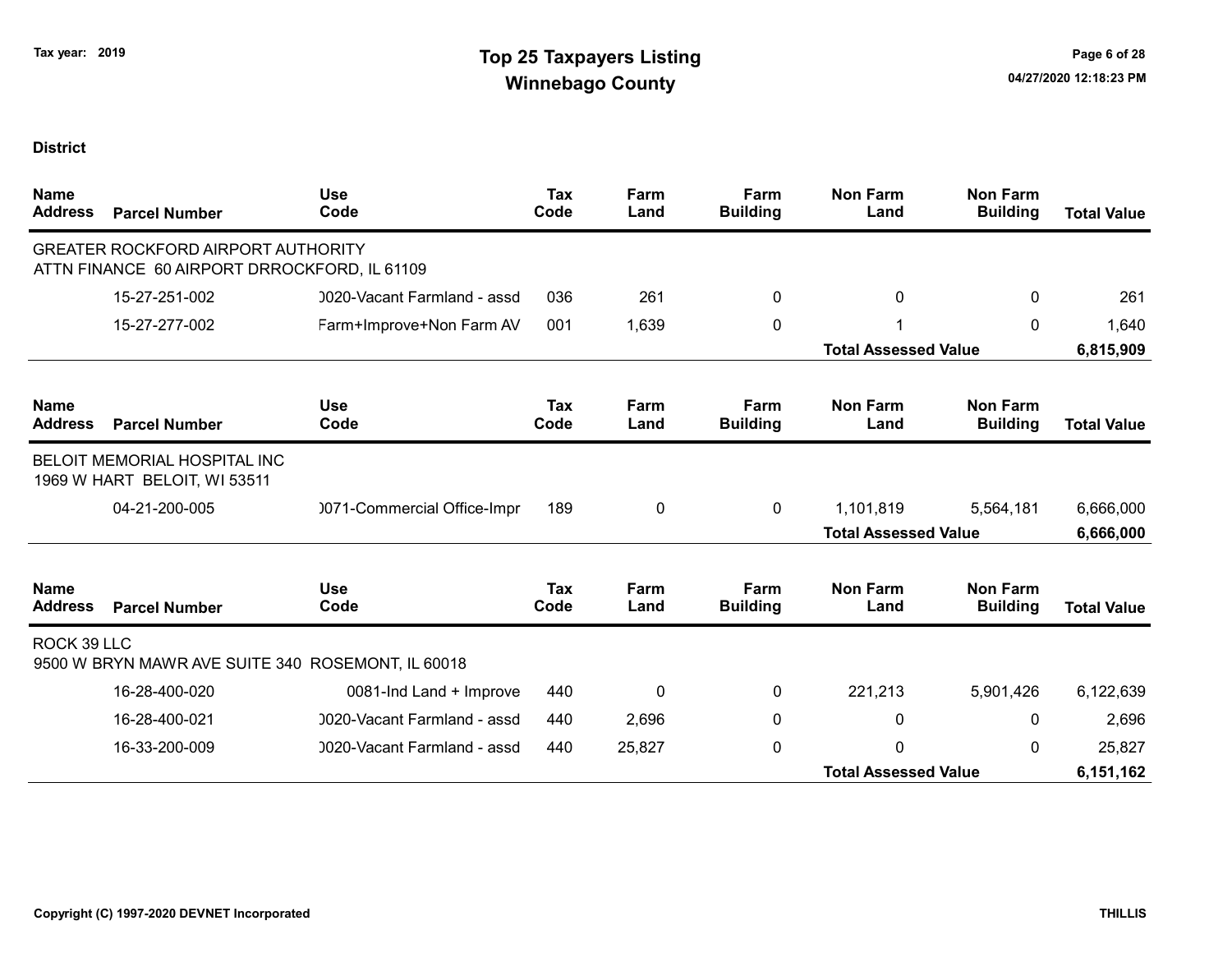| <b>Name</b><br><b>Address</b> | <b>Parcel Number</b>                                              | <b>Use</b><br>Code                            | <b>Tax</b><br>Code | Farm<br>Land | Farm<br><b>Building</b> | <b>Non Farm</b><br>Land     | <b>Non Farm</b><br><b>Building</b> | <b>Total Value</b> |
|-------------------------------|-------------------------------------------------------------------|-----------------------------------------------|--------------------|--------------|-------------------------|-----------------------------|------------------------------------|--------------------|
|                               | <b>WESLEY WILLOWS CORP</b><br>4141 ROCKTON AVE ROCKFORD, IL 61103 |                                               |                    |              |                         |                             |                                    |                    |
|                               | 11-03-201-004                                                     | )51-Comm Res (6+units)-Imp                    | 001                | 0            | 0                       | 23,724                      | 480,310                            | 504,034            |
|                               | 11-03-251-001                                                     | )51-Comm Res (6+units)-Imp                    | 001                | 0            | 0                       | 37,849                      | 893,877                            | 931,726            |
|                               | 11-03-276-025                                                     | )51-Comm Res (6+units)-Imp                    | 001                | 0            | 0                       | 41,080                      | 1,374,775                          | 1,415,855          |
|                               | 11-03-276-027                                                     | 0050-Vac Commercial Land                      | 001                | 0            | $\pmb{0}$               | 28,529                      | 0                                  | 28,529             |
|                               | 11-03-277-001                                                     | )51-Comm Res (6+units)-Imp                    | 001                | 0            | 0                       | 75,207                      | 3,027,430                          | 3,102,637          |
|                               |                                                                   |                                               |                    |              |                         | <b>Total Assessed Value</b> |                                    | 5,982,781          |
| <b>Name</b><br><b>Address</b> | <b>Parcel Number</b>                                              | <b>Use</b><br>Code                            | <b>Tax</b><br>Code | Farm<br>Land | Farm<br><b>Building</b> | <b>Non Farm</b><br>Land     | <b>Non Farm</b><br><b>Building</b> | <b>Total Value</b> |
| NM PCI L P                    |                                                                   | 787 SEVENTH AVE 49TH FLOOR NEW YORK, NY 10019 |                    |              |                         |                             |                                    |                    |
|                               | 15-11-277-001                                                     | 0080-Vacant Industrial Land                   | 392                | 0            | 0                       | 17,478                      | 0                                  | 17,478             |
|                               | 15-11-426-006                                                     | 0081-Ind Land + Improve                       | 392                | 0            | 0                       | 67,512                      | 1,562,625                          | 1,630,137          |
|                               | 15-11-426-010                                                     | 0080-Vacant Industrial Land                   | 392                | 0            | 0                       | 23,384                      | 0                                  | 23,384             |
|                               | 15-11-427-003                                                     | 0081-Ind Land + Improve                       | 392                | 0            | 0                       | 47,117                      | 1,398,175                          | 1,445,292          |
|                               | 15-11-427-004                                                     | 0081-Ind Land + Improve                       | 392                | 0            | 0                       | 9,910                       | 3,209                              | 13,119             |
|                               | 15-11-428-006                                                     | 0081-Ind Land + Improve                       | 392                | 0            | $\mathbf 0$             | 71,895                      | 1,700,865                          | 1,772,760          |
|                               | 15-23-401-004                                                     | 0081-Ind Land + Improve                       | 123                | 0            | 0                       | 57,555                      | 615,841                            | 673,396            |
|                               |                                                                   |                                               |                    |              |                         | <b>Total Assessed Value</b> |                                    | 5,575,566          |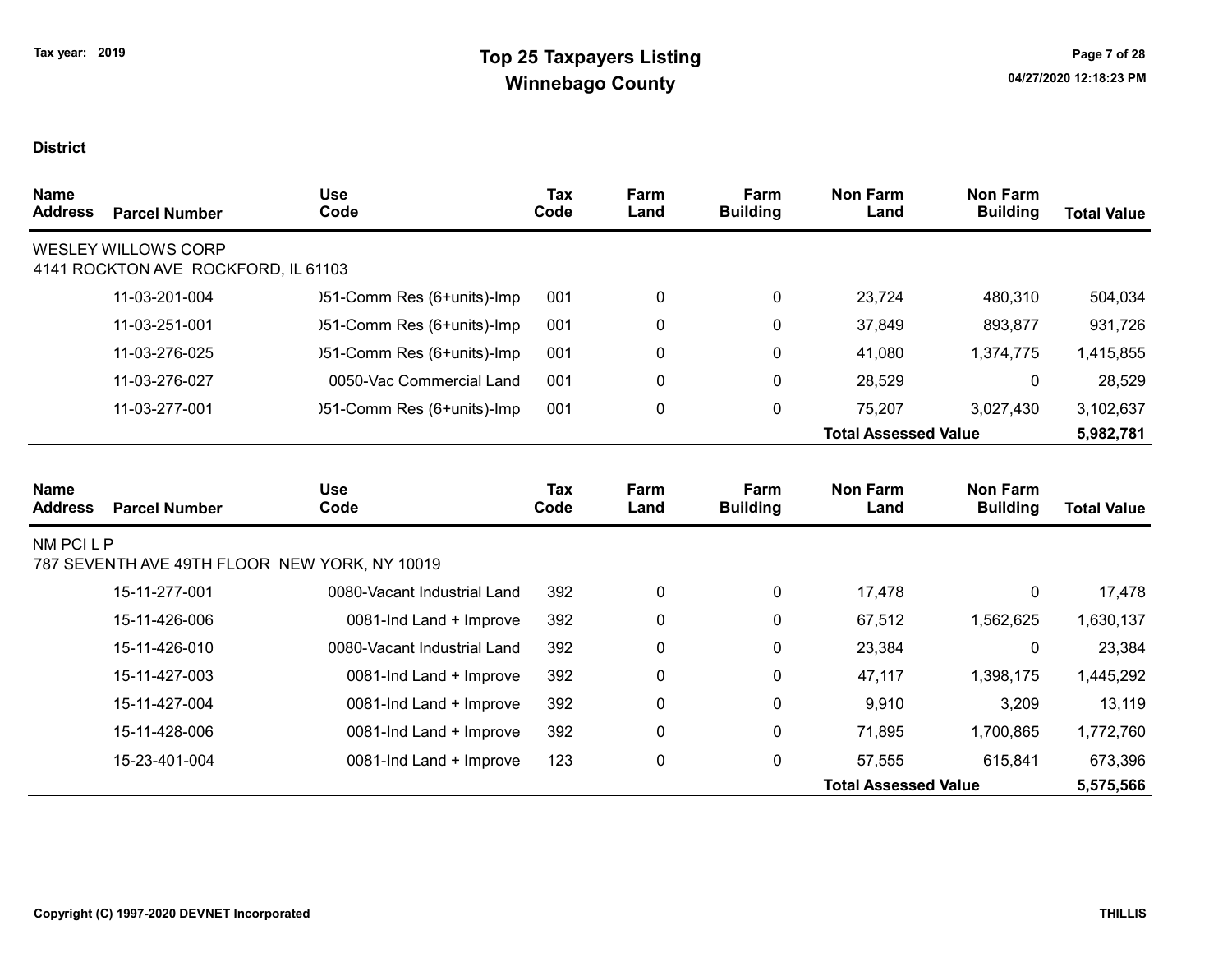| <b>Name</b><br><b>Address</b> | <b>Parcel Number</b>                                                          | <b>Use</b><br>Code         | Tax<br>Code | Farm<br>Land | Farm<br><b>Building</b> | <b>Non Farm</b><br>Land     | <b>Non Farm</b><br><b>Building</b> | <b>Total Value</b> |
|-------------------------------|-------------------------------------------------------------------------------|----------------------------|-------------|--------------|-------------------------|-----------------------------|------------------------------------|--------------------|
|                               | NATIONAL RETAIL PROPERTIES LP<br>450 S ORANGE AVE SUITE 900 ORLANDO, FL 32801 |                            |             |              |                         |                             |                                    |                    |
|                               | 04-03-300-015                                                                 | 1-Commercial Business-Impr | 175         | 0            | 0                       | 237,890                     | 611,712                            | 849,602            |
|                               | 04-03-300-022                                                                 | 1-Commercial Business-Impr | 175         | 0            | 0                       | 78,040                      | 39,376                             | 117,416            |
|                               | 04-06-254-026                                                                 | 1-Commercial Business-Impr | 190         | 0            | 0                       | 40,067                      | 212,824                            | 252,891            |
|                               | 04-17-400-038                                                                 | 1-Commercial Business-Impr | 199         | 0            | 0                       | 102,154                     | 129,341                            | 231,495            |
|                               | 08-16-451-002                                                                 | 1-Commercial Business-Impr | 133         | 0            | 0                       | 488,905                     | 1,175,674                          | 1,664,579          |
|                               | 08-32-177-001                                                                 | 1-Commercial Business-Impr | 006         | 0            | 0                       | 49,684                      | 169,149                            | 218,833            |
|                               | 11-01-353-022                                                                 | 1-Commercial Business-Impr | 001         | 0            | 0                       | 16,250                      | 1,412                              | 17,662             |
|                               | 11-15-426-040                                                                 | 1-Commercial Business-Impr | 455         | 0            | 0                       | 18,343                      | 84,273                             | 102,616            |
|                               | 11-24-181-020                                                                 | 1-Commercial Business-Impr | 001         | 0            | 0                       | 33,789                      | 134,928                            | 168,717            |
|                               | 11-25-427-018                                                                 | 1-Commercial Business-Impr | 001         | 0            | 0                       | 17,179                      | 106,895                            | 124,074            |
|                               | 12-04-276-012                                                                 | 1-Commercial Business-Impr | 008         | 0            | 0                       | 85,570                      | 163,112                            | 248,682            |
|                               | 12-11-303-013                                                                 | 1-Commercial Business-Impr | 001         | 0            | 0                       | 89,305                      | 240,463                            | 329,768            |
|                               | 12-23-452-010                                                                 | 1-Commercial Business-Impr | 001         | 0            | 0                       | 104,210                     | 317,628                            | 421,838            |
|                               | 12-29-128-003                                                                 | 1-Commercial Business-Impr | 117         | 0            | 0                       | 50,213                      | 251,816                            | 302,029            |
|                               | 14-05-478-009                                                                 | 1-Commercial Business-Impr | 328         | 0            | 0                       | 61,625                      | 133,271                            | 194,896            |
|                               | 16-08-176-009                                                                 | 1-Commercial Business-Impr | 127         | 0            | 0                       | 28,871                      | 161,180                            | 190,051            |
|                               |                                                                               |                            |             |              |                         | <b>Total Assessed Value</b> |                                    | 5,435,149          |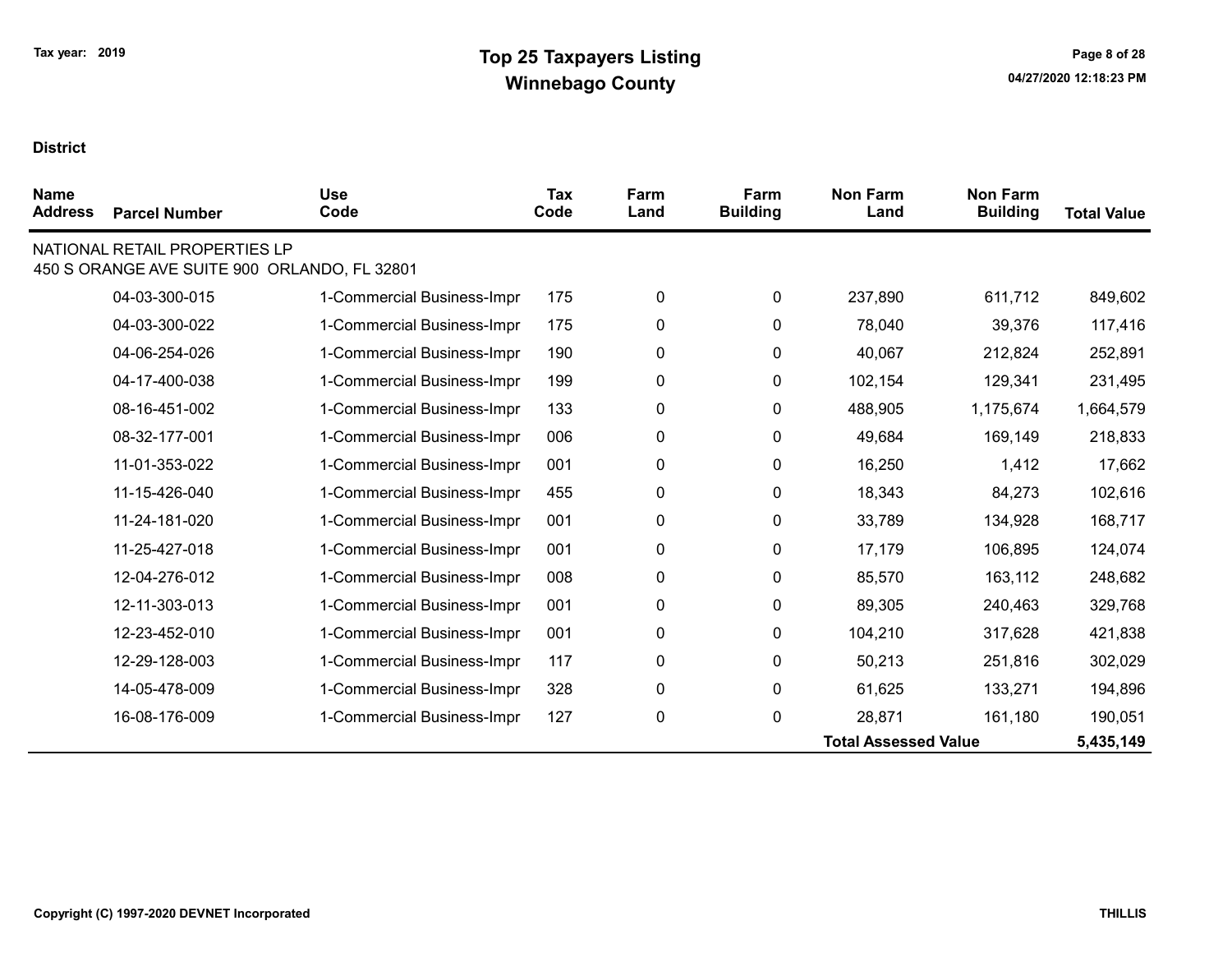| <b>Name</b><br><b>Address</b> | <b>Parcel Number</b>                                                   | <b>Use</b><br>Code          | <b>Tax</b><br>Code | Farm<br>Land | Farm<br><b>Building</b> | <b>Non Farm</b><br>Land     | <b>Non Farm</b><br><b>Building</b> | <b>Total Value</b> |
|-------------------------------|------------------------------------------------------------------------|-----------------------------|--------------------|--------------|-------------------------|-----------------------------|------------------------------------|--------------------|
|                               | CBL CHERRYVALE I LLC<br>2030 HAMILTON PL BLVD #5000                    | CHATTANOOGA, TN 37421       |                    |              |                         |                             |                                    |                    |
|                               | 12-35-151-006                                                          | 1-Commercial Business-Impr  | 378                | 0            | 0                       | 33,620                      | 23,632                             | 57,252             |
|                               | 12-35-301-001                                                          | 1-Commercial Business-Impr  | 378                | 0            | $\mathbf{0}$            | 156,698                     | 1,385,355                          | 1,542,053          |
|                               | 12-35-301-002                                                          | 1-Commercial Business-Impr  | 378                | 0            | 0                       | 51,897                      | 1,897,825                          | 1,949,722          |
|                               | 12-35-326-001                                                          | 1-Commercial Business-Impr  | 378                | 0            | 0                       | 379,699                     | 1,392,776                          | 1,772,475          |
|                               |                                                                        |                             |                    |              |                         | <b>Total Assessed Value</b> |                                    | 5,321,502          |
| <b>Name</b><br><b>Address</b> | <b>Parcel Number</b>                                                   | <b>Use</b><br>Code          | Tax<br>Code        | Farm<br>Land | Farm<br><b>Building</b> | <b>Non Farm</b><br>Land     | <b>Non Farm</b><br><b>Building</b> | <b>Total Value</b> |
|                               | <b>LUBRIZOL HOLDING INC</b><br>29400 LAKELAND BLVD WICKLIFFE, OH 44092 |                             |                    |              |                         |                             |                                    |                    |
|                               | 03-12-376-001                                                          | 0080-Vacant Industrial Land | 420                | 0            | $\mathbf{0}$            | 43,570                      | $\mathbf{0}$                       | 43,570             |
|                               | 03-12-452-002                                                          | 0081-Ind Land + Improve     | 420                | 0            | $\mathbf{0}$            | 68,646                      | 47,327                             | 115,973            |
|                               | 03-13-126-001                                                          | 0080-Vacant Industrial Land | 420                | 0            | 0                       | 188,906                     | $\mathbf{0}$                       | 188,906            |
|                               | 03-13-176-004                                                          | 0080-Vacant Industrial Land | 420                | 0            | 0                       | 27,364                      | $\Omega$                           | 27,364             |
|                               | 03-13-201-002                                                          | 0081-Ind Land + Improve     | 420                | 0            | 0                       | 200,838                     | 2,646,025                          | 2,846,863          |
|                               | 04-18-301-005                                                          | 0081-Ind Land + Improve     | 197                | 0            | $\mathbf 0$             | 163,090                     | 1,336,580                          | 1,499,670          |
|                               |                                                                        |                             |                    |              |                         | <b>Total Assessed Value</b> |                                    | 4,722,346          |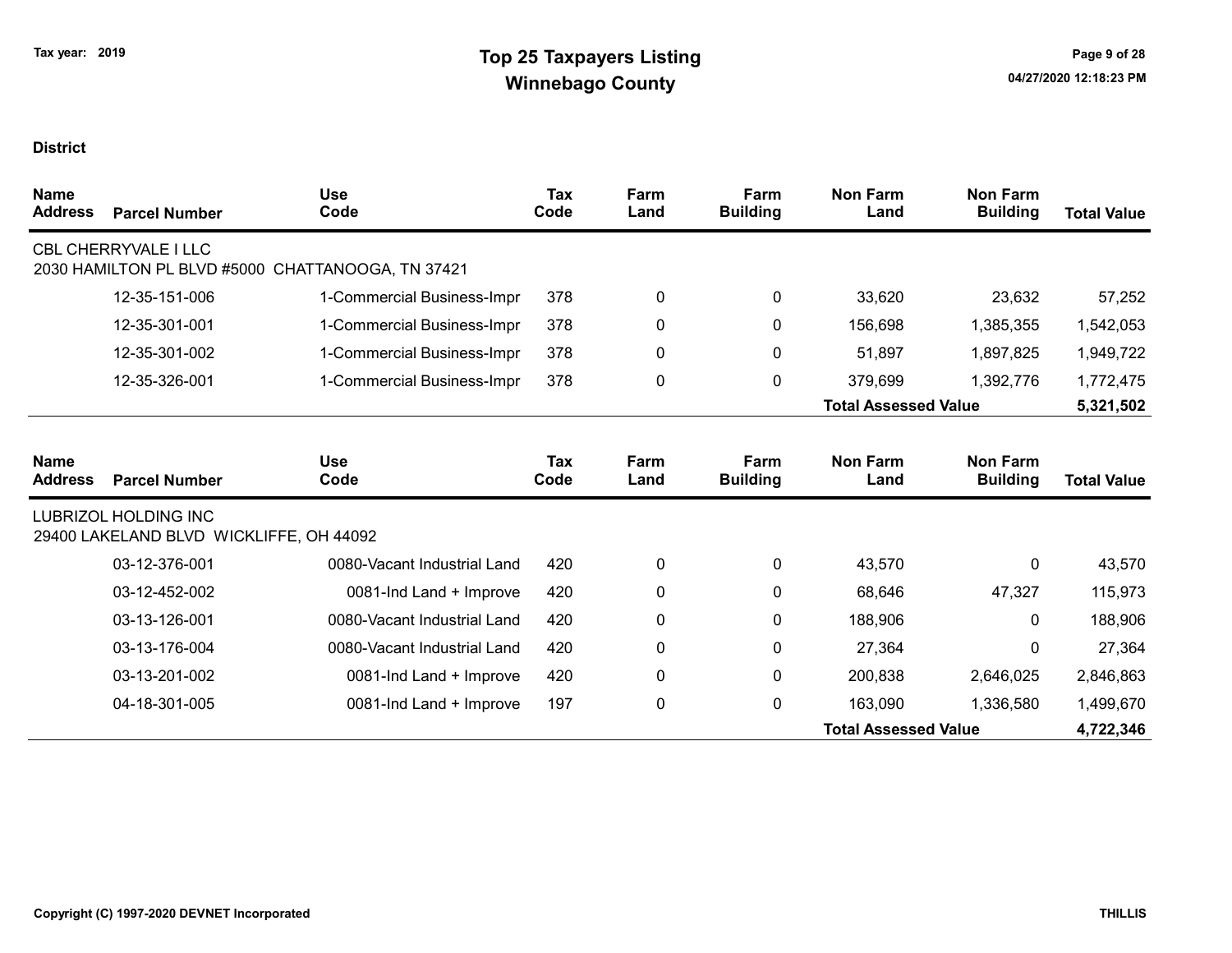# Tax year: 2019 **Tax 1988 Tax Decision Contract Contract Contract Contract Contract Contract Contract Contract Contract Contract Contract Contract Contract Contract Contract Contract Contract Contract Contract Contract Cont** Winnebago County and the County of the County of the County of the County of the County of the County of the County of the County of the County of the County of the County of the County of the County of the County of the C

| <b>Name</b><br><b>Address</b> | <b>Parcel Number</b>                                                        | <b>Use</b><br>Code          | Tax<br>Code | Farm<br>Land | Farm<br><b>Building</b> | <b>Non Farm</b><br>Land     | <b>Non Farm</b><br><b>Building</b> | <b>Total Value</b> |
|-------------------------------|-----------------------------------------------------------------------------|-----------------------------|-------------|--------------|-------------------------|-----------------------------|------------------------------------|--------------------|
|                               | EDWARD ROSE ASSOCIATES INC<br>PO BOX 2012 BLOOMFIELD HILLS, MI 48303-2012   |                             |             |              |                         |                             |                                    |                    |
|                               | 16-09-301-002                                                               | )51-Comm Res (6+units)-Imp  | 112         | 0            | 0                       | 96,597                      | 4,555,537                          | 4,652,134          |
|                               |                                                                             |                             |             |              |                         | <b>Total Assessed Value</b> |                                    | 4,652,134          |
| <b>Name</b><br><b>Address</b> | <b>Parcel Number</b>                                                        | <b>Use</b><br>Code          | Tax<br>Code | Farm<br>Land | Farm<br><b>Building</b> | <b>Non Farm</b><br>Land     | <b>Non Farm</b><br><b>Building</b> | <b>Total Value</b> |
|                               | WAL-MART PROPERTY TAX DEPT<br>PO BOX 8050 MS 0555BENTONVILLE, AR 72712-8050 |                             |             |              |                         |                             |                                    |                    |
|                               | 04-20-226-001                                                               | 1-Commercial Business-Impr  | 199         | 0            | 0                       | 957,556                     | 3,357,258                          | 4,314,814          |
|                               | 12-05-326-006                                                               | 0050-Vac Commercial Land    | 021         | 0            | 0                       | 7,711                       | 0                                  | 7,711              |
|                               | 12-23-379-001                                                               | 1-Commercial Business-Impr  | 001         | 0            | 0                       | 119,006                     | 100,848                            | 219,854            |
|                               | 12-26-102-004                                                               | 0050-Vac Commercial Land    | 017         | 0            | 0                       | 13,848                      | 0                                  | 13,848             |
|                               |                                                                             |                             |             |              |                         | <b>Total Assessed Value</b> |                                    | 4,556,227          |
| <b>Name</b><br><b>Address</b> | <b>Parcel Number</b>                                                        | <b>Use</b><br>Code          | Tax<br>Code | Farm<br>Land | Farm<br><b>Building</b> | <b>Non Farm</b><br>Land     | <b>Non Farm</b><br><b>Building</b> | <b>Total Value</b> |
|                               | GREATER ROCKFORD AIRPORT ATTN FINANCE<br>60 AIRPORT DR ROCKFORD, IL 61109   |                             |             |              |                         |                             |                                    |                    |
|                               | 15-11-451-007                                                               | 0081-Ind Land + Improve     | 392         | 0            | 0                       | 0                           | 139,723                            | 139,723            |
|                               | 15-11-451-011                                                               | 0081-Ind Land + Improve     | 392         | 0            | 0                       | $\mathbf 0$                 | 14,913                             | 14,913             |
|                               | 15-11-451-012                                                               | 0081-Ind Land + Improve     | 392         | 0            | 0                       | 0                           | 18,249                             | 18,249             |
|                               | 15-11-451-013                                                               | 0081-Ind Land + Improve     | 392         | 0            | 0                       | 0                           | 21,357                             | 21,357             |
|                               | 15-14-152-014                                                               | 0081-Ind Land + Improve     | 392         | 0            | 0                       | 0                           | 32,432                             | 32,432             |
|                               | 15-14-152-015                                                               | 0071-Commercial Office-Impr | 392         | 0            | 0                       | 0                           | 112                                | 112                |
|                               | Copyright (C) 1997-2020 DEVNET Incorporated                                 |                             |             |              |                         |                             |                                    | <b>THILLIS</b>     |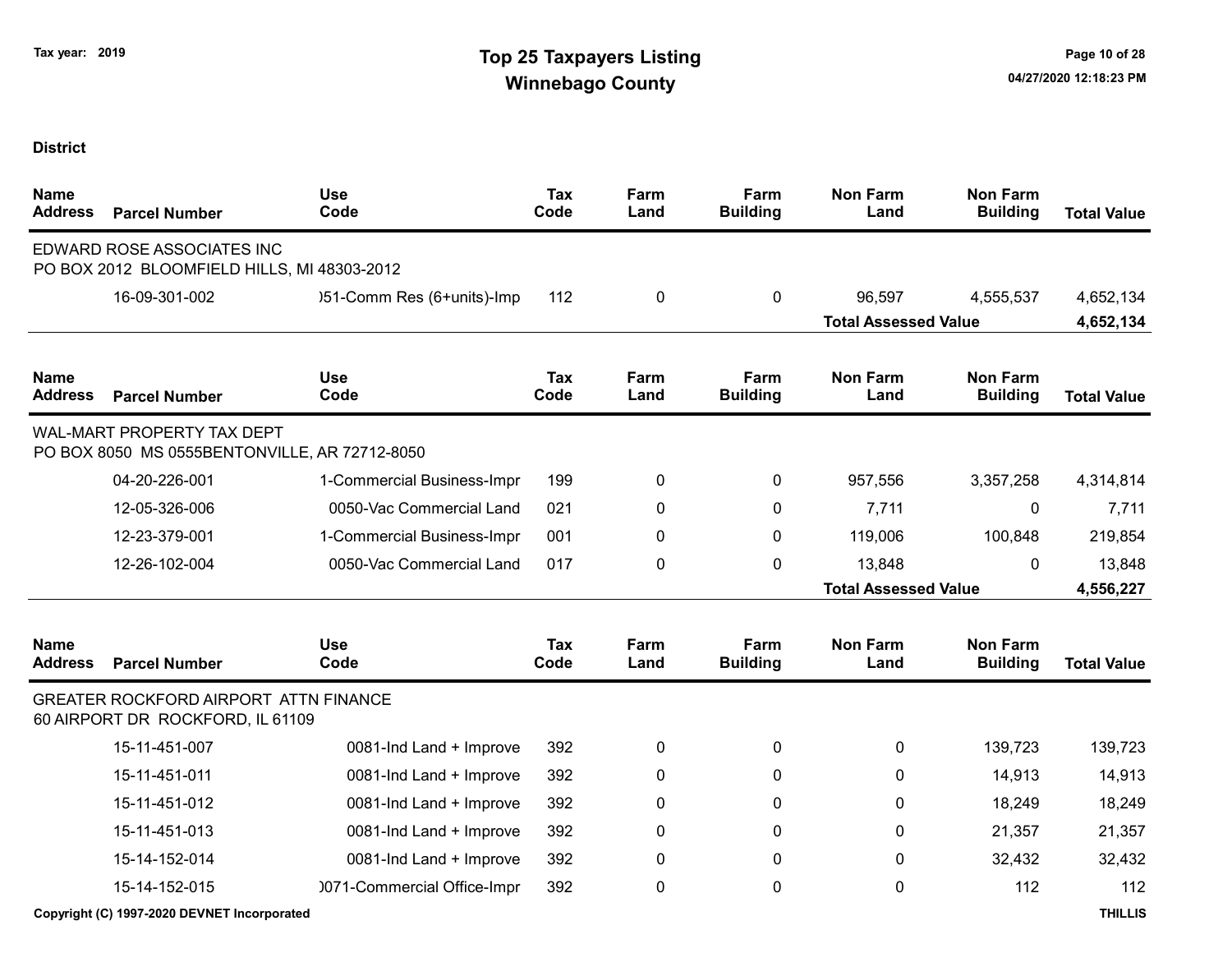| Name<br><b>Address</b>        | <b>Parcel Number</b>                                                             | <b>Use</b><br>Code                                       | <b>Tax</b><br>Code | Farm<br>Land | Farm<br><b>Building</b> | <b>Non Farm</b><br>Land     | <b>Non Farm</b><br><b>Building</b> | <b>Total Value</b> |
|-------------------------------|----------------------------------------------------------------------------------|----------------------------------------------------------|--------------------|--------------|-------------------------|-----------------------------|------------------------------------|--------------------|
|                               | <b>GREATER ROCKFORD AIRPORT ATTN FINANCE</b><br>60 AIRPORT DR ROCKFORD, IL 61109 |                                                          |                    |              |                         |                             |                                    |                    |
|                               | 15-14-402-008                                                                    | 0080-Vacant Industrial Land                              | 392                | 0            | 0                       | 24,242                      | 0                                  | 24,242             |
|                               | 15-15-176-003                                                                    | 0071-Commercial Office-Impr                              | 392                | 0            | $\mathbf{0}$            | 0                           | 12,031                             | 12,031             |
|                               | 15-15-176-004                                                                    | 0071-Commercial Office-Impr                              | 392                | 0            | $\mathbf{0}$            | $\Omega$                    | 112                                | 112                |
|                               | 15-15-401-002                                                                    | 0081-Ind Land + Improve                                  | 392                | 0            | 0                       | 0                           | 4,263,545                          | 4,263,545          |
|                               |                                                                                  |                                                          |                    |              |                         | <b>Total Assessed Value</b> |                                    | 4,526,716          |
| <b>Name</b><br><b>Address</b> | <b>Parcel Number</b>                                                             | <b>Use</b><br>Code                                       | <b>Tax</b><br>Code | Farm<br>Land | Farm<br><b>Building</b> | <b>Non Farm</b><br>Land     | <b>Non Farm</b><br><b>Building</b> | <b>Total Value</b> |
|                               | MB ROCKFORD STATE LLC                                                            | C/O EQUITY PROPERTY TAX PO BOX 6474CHICAGO, IL 60606     |                    |              |                         |                             |                                    |                    |
|                               | 12-22-376-002                                                                    | 1-Commercial Business-Impr                               | 001                | 0            | 0                       | 542,139                     | 2,992,176                          | 3,534,315          |
|                               | 12-22-376-003                                                                    | 1-Commercial Business-Impr                               | 001                | 0            | 0                       | 208,156                     | 643,641                            | 851,797            |
|                               |                                                                                  |                                                          |                    |              |                         | <b>Total Assessed Value</b> |                                    | 4,386,112          |
| <b>Name</b><br><b>Address</b> | <b>Parcel Number</b>                                                             | <b>Use</b><br>Code                                       | <b>Tax</b><br>Code | Farm<br>Land | Farm<br><b>Building</b> | <b>Non Farm</b><br>Land     | <b>Non Farm</b><br><b>Building</b> | <b>Total Value</b> |
|                               | <b>COMMONWEALTH EDISON</b>                                                       | ATTN: REAL ESTATE 3 LINCOLN CENTEROAKBROOK TERRACE, IL 6 |                    |              |                         |                             |                                    |                    |
|                               | 03-18-300-011                                                                    | 0050-Vac Commercial Land                                 | 213                | 0            | 0                       | 8,775                       | 0                                  | 8,775              |
|                               | 06-35-400-007                                                                    | 0020-Vacant Farmland - assd                              | 247                | 1,688        | $\mathbf{0}$            | 0                           | $\mathbf{0}$                       | 1,688              |
|                               | 07-19-301-002                                                                    | 0020-Vacant Farmland - assd                              | 167                | 2,765        | 0                       | 0                           | $\Omega$                           | 2,765              |
|                               | 07-19-400-004                                                                    | 0020-Vacant Farmland - assd                              | 156                | 1,606        | $\mathbf{0}$            | 0                           | $\mathbf{0}$                       | 1,606              |
|                               | 07-20-300-002                                                                    | 0020-Vacant Farmland - assd                              | 167                | 2,065        | $\mathbf 0$             | $\Omega$                    | $\Omega$                           | 2,065              |
|                               | Copyright (C) 1997-2020 DEVNET Incorporated                                      |                                                          |                    |              |                         |                             |                                    | <b>THILLIS</b>     |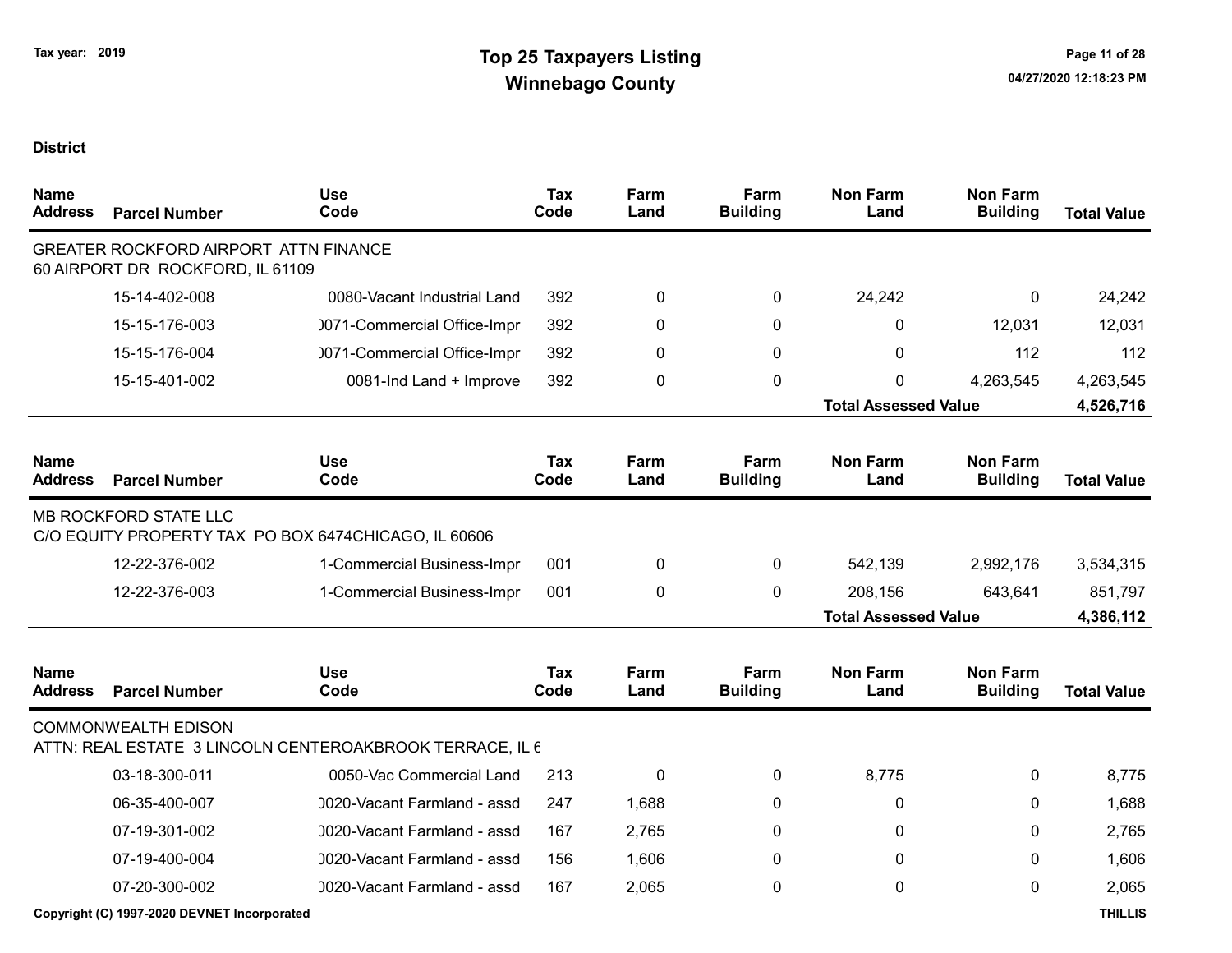| <b>Name</b><br><b>Address</b> | <b>Parcel Number</b>       | <b>Use</b><br>Code                                       | Tax<br>Code | Farm<br>Land | Farm<br><b>Building</b> | <b>Non Farm</b><br>Land | <b>Non Farm</b><br><b>Building</b> | <b>Total Value</b> |
|-------------------------------|----------------------------|----------------------------------------------------------|-------------|--------------|-------------------------|-------------------------|------------------------------------|--------------------|
|                               | <b>COMMONWEALTH EDISON</b> |                                                          |             |              |                         |                         |                                    |                    |
|                               |                            | ATTN: REAL ESTATE 3 LINCOLN CENTEROAKBROOK TERRACE, IL 6 |             |              |                         |                         |                                    |                    |
|                               | 07-20-400-002              | 0020-Vacant Farmland - assd                              | 167         | 979          | 0                       | $\mathbf 0$             | $\mathbf 0$                        | 979                |
|                               | 07-20-400-005              | 0020-Vacant Farmland - assd                              | 167         | 1,245        | 0                       | 0                       | $\mathbf{0}$                       | 1,245              |
|                               | 07-21-300-003              | 0020-Vacant Farmland - assd                              | 362         | 928          | $\mathbf{0}$            | $\mathbf{0}$            | $\mathbf{0}$                       | 928                |
|                               | 07-21-300-004              | 0020-Vacant Farmland - assd                              | 362         | 9,408        | $\mathbf{0}$            | $\mathbf{0}$            | $\mathbf{0}$                       | 9,408              |
|                               | 07-22-100-003              | 0020-Vacant Farmland - assd                              | 161         | 1,507        | 0                       | 0                       | 0                                  | 1,507              |
|                               | 07-22-300-001              | 0020-Vacant Farmland - assd                              | 362         | 4,178        | $\Omega$                | $\mathbf{0}$            | $\Omega$                           | 4,178              |
|                               | 07-22-400-001              | 0020-Vacant Farmland - assd                              | 167         | 482          | $\mathbf{0}$            | $\mathbf{0}$            | $\Omega$                           | 482                |
|                               | 07-22-400-002              | 0020-Vacant Farmland - assd                              | 167         | 530          | $\mathbf{0}$            | $\mathbf{0}$            | $\mathbf{0}$                       | 530                |
|                               | 07-23-300-001              | 0020-Vacant Farmland - assd                              | 167         | 2,960        | $\mathbf{0}$            | 0                       | $\mathbf{0}$                       | 2,960              |
|                               | 07-23-300-003              | 0020-Vacant Farmland - assd                              | 167         | 14           | 0                       | 0                       | $\mathbf{0}$                       | 14                 |
|                               | 07-23-300-004              | 0020-Vacant Farmland - assd                              | 167         | 686          | $\mathbf 0$             | $\mathbf 0$             | $\mathbf{0}$                       | 686                |
|                               | 07-23-400-001              | 0020-Vacant Farmland - assd                              | 167         | 2,265        | 0                       | 0                       | 0                                  | 2,265              |
|                               | 07-23-400-002              | 0020-Vacant Farmland - assd                              | 167         | 9            | $\mathbf{0}$            | $\mathbf{0}$            | $\mathbf{0}$                       | 9                  |
|                               | 07-24-151-002              | 0020-Vacant Farmland - assd                              | 156         | 2,450        | $\mathbf{0}$            | 0                       | $\mathbf{0}$                       | 2,450              |
|                               | 07-24-177-003              | 0010-Vacant Rural Prop                                   | 156         | $\mathbf{0}$ | 0                       | 756                     | $\mathbf{0}$                       | 756                |
|                               | 07-24-251-003              | 0020-Vacant Farmland - assd                              | 156         | 2,385        | $\mathbf{0}$            | $\Omega$                | $\mathbf{0}$                       | 2,385              |
|                               | 07-24-277-002              | 0020-Vacant Farmland - assd                              | 156         | 383          | $\mathbf{0}$            | $\Omega$                | $\mathbf{0}$                       | 383                |
|                               | 07-24-302-001              | 0080-Vacant Industrial Land                              | 156         | $\mathbf 0$  | $\mathbf{0}$            | 16,119                  | $\mathbf{0}$                       | 16,119             |
|                               | 07-24-426-002              | 0020-Vacant Farmland - assd                              | 169         | 269          | 0                       | $\Omega$                | 0                                  | 269                |
|                               | 07-26-100-002              | 0080-Vacant Industrial Land                              | 156         | 0            | $\mathbf{0}$            | 6,082                   | $\mathbf{0}$                       | 6,082              |
|                               | 07-26-100-009              | 0080-Vacant Industrial Land                              | 156         | 0            | 0                       | 4,354                   | 0                                  | 4,354              |
|                               | 07-26-100-010              | 0080-Vacant Industrial Land                              | 156         | 0            | 0                       | 2,010                   | 0                                  | 2,010              |
|                               |                            |                                                          |             |              |                         |                         |                                    |                    |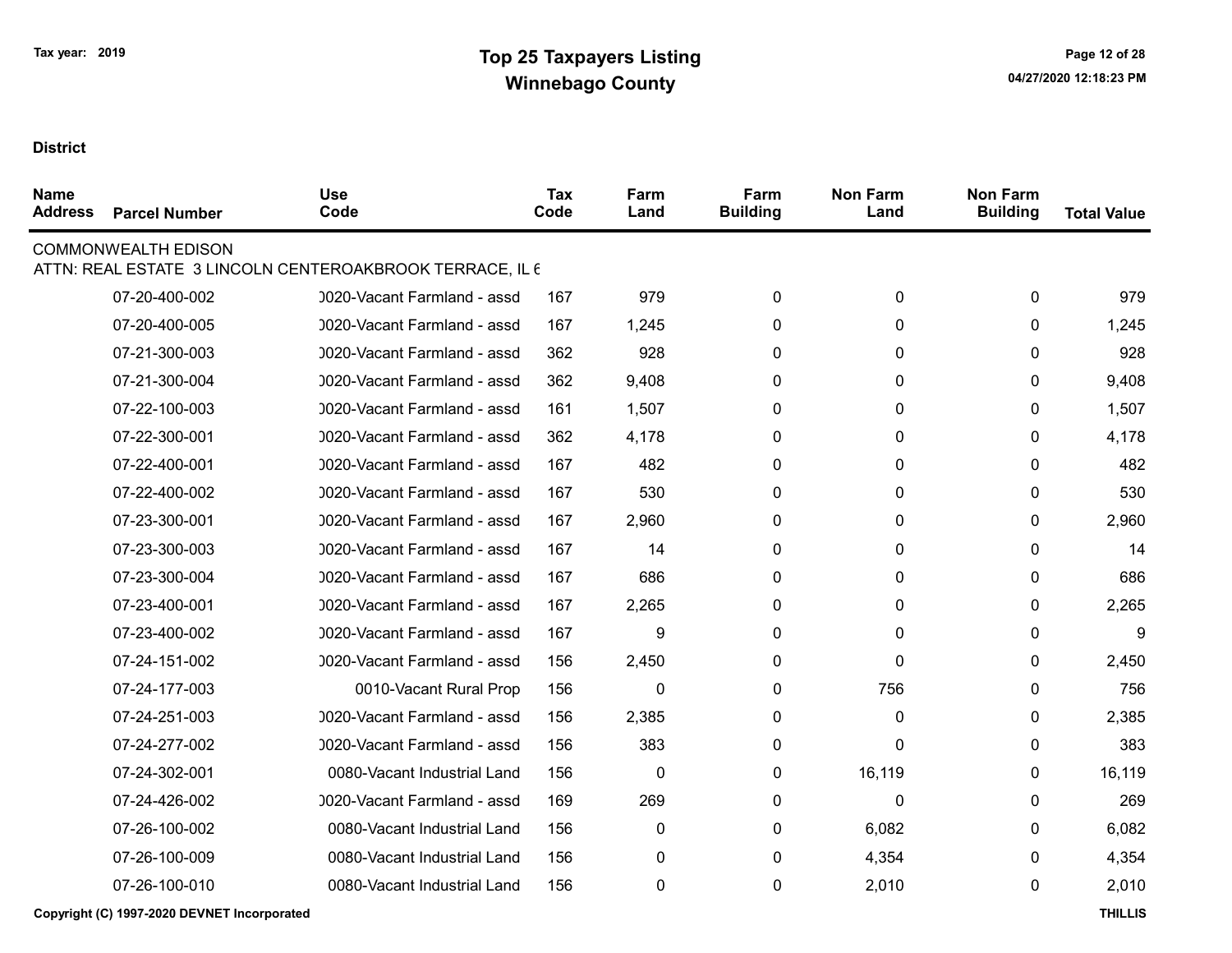| <b>Name</b><br><b>Address</b> | <b>Parcel Number</b>       | <b>Use</b><br>Code                                       | Tax<br>Code | Farm<br>Land | Farm<br><b>Building</b> | <b>Non Farm</b><br>Land | <b>Non Farm</b><br><b>Building</b> | <b>Total Value</b> |
|-------------------------------|----------------------------|----------------------------------------------------------|-------------|--------------|-------------------------|-------------------------|------------------------------------|--------------------|
|                               | <b>COMMONWEALTH EDISON</b> | ATTN: REAL ESTATE 3 LINCOLN CENTEROAKBROOK TERRACE, IL 6 |             |              |                         |                         |                                    |                    |
|                               | 07-26-300-002              | 0080-Vacant Industrial Land                              | 167         | 0            | 0                       | 3,042                   | 0                                  | 3,042              |
|                               | 07-26-300-008              | 0020-Vacant Farmland - assd                              | 167         | 1,792        | 0                       | 0                       | 0                                  | 1,792              |
|                               | 07-35-300-003              | 0020-Vacant Farmland - assd                              | 146         | 1,798        | 0                       | 0                       | 0                                  | 1,798              |
|                               | 07-35-451-002              | 0020-Vacant Farmland - assd                              | 146         | 376          | 0                       | 0                       | 0                                  | 376                |
|                               | 08-14-300-001              | 0010-Vacant Rural Prop                                   | 135         | 0            | 0                       | 9,173                   | 0                                  | 9,173              |
|                               | 08-14-300-002              | 0020-Vacant Farmland - assd                              | 429         | 1,450        | 0                       | 0                       | 0                                  | 1,450              |
|                               | 08-14-400-001              | 0020-Vacant Farmland - assd                              | 429         | 2,129        | 0                       | 0                       | 0                                  | 2,129              |
|                               | 08-15-300-001              | 0020-Vacant Farmland - assd                              | 135         | 571          | 0                       | 0                       | 0                                  | 571                |
|                               | 08-15-300-003              | 0020-Vacant Farmland - assd                              | 135         | 1,224        | 0                       | 0                       | 0                                  | 1,224              |
|                               | 08-15-400-001              | 0010-Vacant Rural Prop                                   | 135         | 0            | 0                       | 18,470                  | 0                                  | 18,470             |
|                               | 08-16-377-005              | 0020-Vacant Farmland - assd                              | 133         | 1,461        | 0                       | 0                       | 0                                  | 1,461              |
|                               | 08-19-301-001              | 0020-Vacant Farmland - assd                              | 156         | 128          | 0                       | 0                       | 0                                  | 128                |
|                               | 08-19-301-002              | 0020-Vacant Farmland - assd                              | 169         | 160          | 0                       | 0                       | 0                                  | 160                |
|                               | 08-19-326-002              | 0030-Vacant Residential Land                             | 133         | 0            | 0                       | 5,184                   | 0                                  | 5,184              |
|                               | 08-19-326-004              | 0081-Ind Land + Improve                                  | 414         | 0            | 0                       | 1,950                   | 22,941                             | 24,891             |
|                               | 08-19-401-001              | 0080-Vacant Industrial Land                              | 137         | 0            | 0                       | 10,892                  | 0                                  | 10,892             |
|                               | 08-19-426-001              | 0030-Vacant Residential Land                             | 414         | 0            | 0                       | 1,267                   | 0                                  | 1,267              |
|                               | 08-19-426-002              | 0030-Vacant Residential Land                             | 414         | 0            | 0                       | 1,267                   | 0                                  | 1,267              |
|                               | 08-19-427-001              | 0030-Vacant Residential Land                             | 413         | 0            | $\mathbf{0}$            | 830                     | 0                                  | 830                |
|                               | 08-20-301-001              | 0030-Vacant Residential Land                             | 133         | 0            | 0                       | 9,832                   | 0                                  | 9,832              |
|                               | 08-20-401-001              | 0020-Vacant Farmland - assd                              | 152         | 259          | 0                       | 0                       | 0                                  | 259                |
|                               | 08-20-426-001              | 0010-Vacant Rural Prop                                   | 007         | $\pmb{0}$    | 0                       | 7,460                   | 0                                  | 7,460              |
|                               |                            |                                                          |             |              |                         |                         |                                    |                    |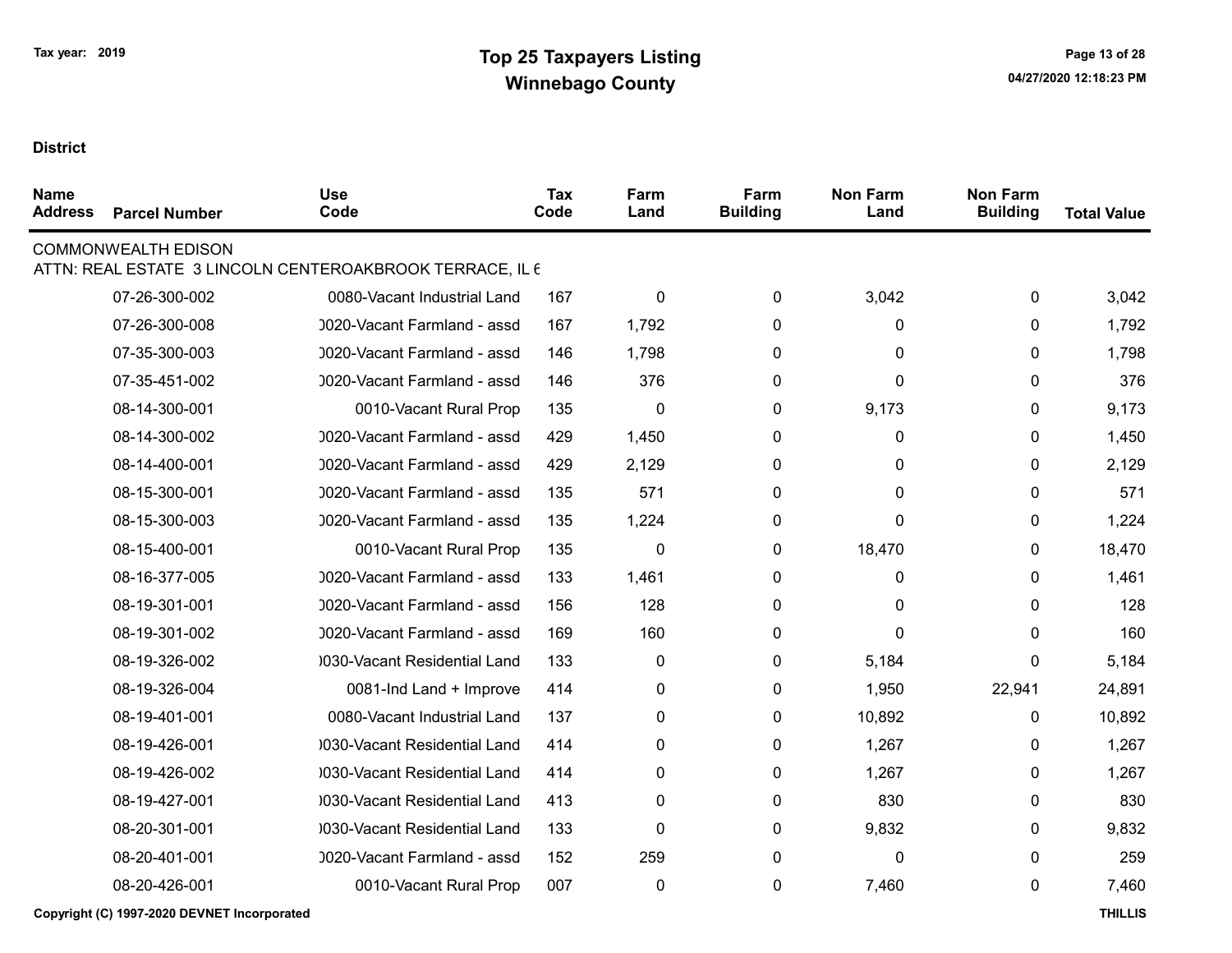| <b>Name</b><br><b>Address</b> | <b>Parcel Number</b>       | <b>Use</b><br>Code                                       | <b>Tax</b><br>Code | Farm<br>Land | Farm<br><b>Building</b> | <b>Non Farm</b><br>Land | <b>Non Farm</b><br><b>Building</b> | <b>Total Value</b> |
|-------------------------------|----------------------------|----------------------------------------------------------|--------------------|--------------|-------------------------|-------------------------|------------------------------------|--------------------|
|                               | <b>COMMONWEALTH EDISON</b> | ATTN: REAL ESTATE 3 LINCOLN CENTEROAKBROOK TERRACE, IL 6 |                    |              |                         |                         |                                    |                    |
|                               | 08-21-126-002              | 0030-Vacant Residential Land                             | 153                | 0            | 0                       | 9,389                   | 0                                  | 9,389              |
|                               | 08-21-176-002              | 0010-Vacant Rural Prop                                   | 163                | 0            | 0                       | 323                     | 0                                  | 323                |
|                               | 08-21-326-001              | 0010-Vacant Rural Prop                                   | 007                | 0            | 0                       | 31,607                  | 0                                  | 31,607             |
|                               | 08-24-300-002              | Farm+Improve+Non Farm AV                                 | 135                | 5,099        | 0                       | 8,176                   | 0                                  | 13,275             |
|                               | 08-24-451-002              | 0010-Vacant Rural Prop                                   | 135                | 0            | 0                       | 9,935                   | 0                                  | 9,935              |
|                               | 08-25-204-001              | 0020-Vacant Farmland - assd                              | 145                | 571          | 0                       | 0                       | 0                                  | 571                |
|                               | 08-25-400-002              | 0010-Vacant Rural Prop                                   | 145                | $\pmb{0}$    | 0                       | 18,323                  | 0                                  | 18,323             |
|                               | 08-32-426-001              | 0030-Vacant Residential Land                             | 006                | $\pmb{0}$    | 0                       | 2,492                   | 0                                  | 2,492              |
|                               | 08-33-105-012              | 0030-Vacant Residential Land                             | 006                | 0            | 0                       | 3,353                   | 0                                  | 3,353              |
|                               | 08-36-200-002              | 0020-Vacant Farmland - assd                              | 145                | 1,959        | 0                       | 0                       | 0                                  | 1,959              |
|                               | 08-36-200-005              | 0020-Vacant Farmland - assd                              | 145                | 2,787        | 0                       | 0                       | 0                                  | 2,787              |
|                               | 08-36-400-005              | 0010-Vacant Rural Prop                                   | 145                | 0            | 0                       | 23,947                  | 0                                  | 23,947             |
|                               | 09-16-300-001              | 0081-Ind Land + Improve                                  | 281                | 0            | 0                       | 4,549                   | 2,947                              | 7,496              |
|                               | 09-28-107-006              | 0080-Vacant Industrial Land                              | 286                | 0            | 0                       | 5,638                   | 0                                  | 5,638              |
|                               | 09-28-177-007              | 0080-Vacant Industrial Land                              | 286                | 0            | 0                       | 8,114                   | 0                                  | 8,114              |
|                               | 09-28-400-003              | 0080-Vacant Industrial Land                              | 281                | 0            | 0                       | 12,842                  | 0                                  | 12,842             |
|                               | 09-29-102-002              | 0080-Vacant Industrial Land                              | 281                | 0            | 0                       | 11,567                  | 0                                  | 11,567             |
|                               | 09-29-229-012              | 0080-Vacant Industrial Land                              | 286                | 0            | 0                       | 10,826                  | 0                                  | 10,826             |
|                               | 09-29-251-005              | 0080-Vacant Industrial Land                              | 286                | 0            | 0                       | 4,692                   | 0                                  | 4,692              |
|                               | 09-29-254-011              | 0080-Vacant Industrial Land                              | 286                | 0            | 0                       | 4,692                   | 0                                  | 4,692              |
|                               | 09-30-100-002              | 0080-Vacant Industrial Land                              | 281                | 0            | 0                       | 44,022                  | 0                                  | 44,022             |
|                               | 09-33-226-003              | 0080-Vacant Industrial Land                              | 281                | 0            | 0                       | 5,688                   | 0                                  | 5,688              |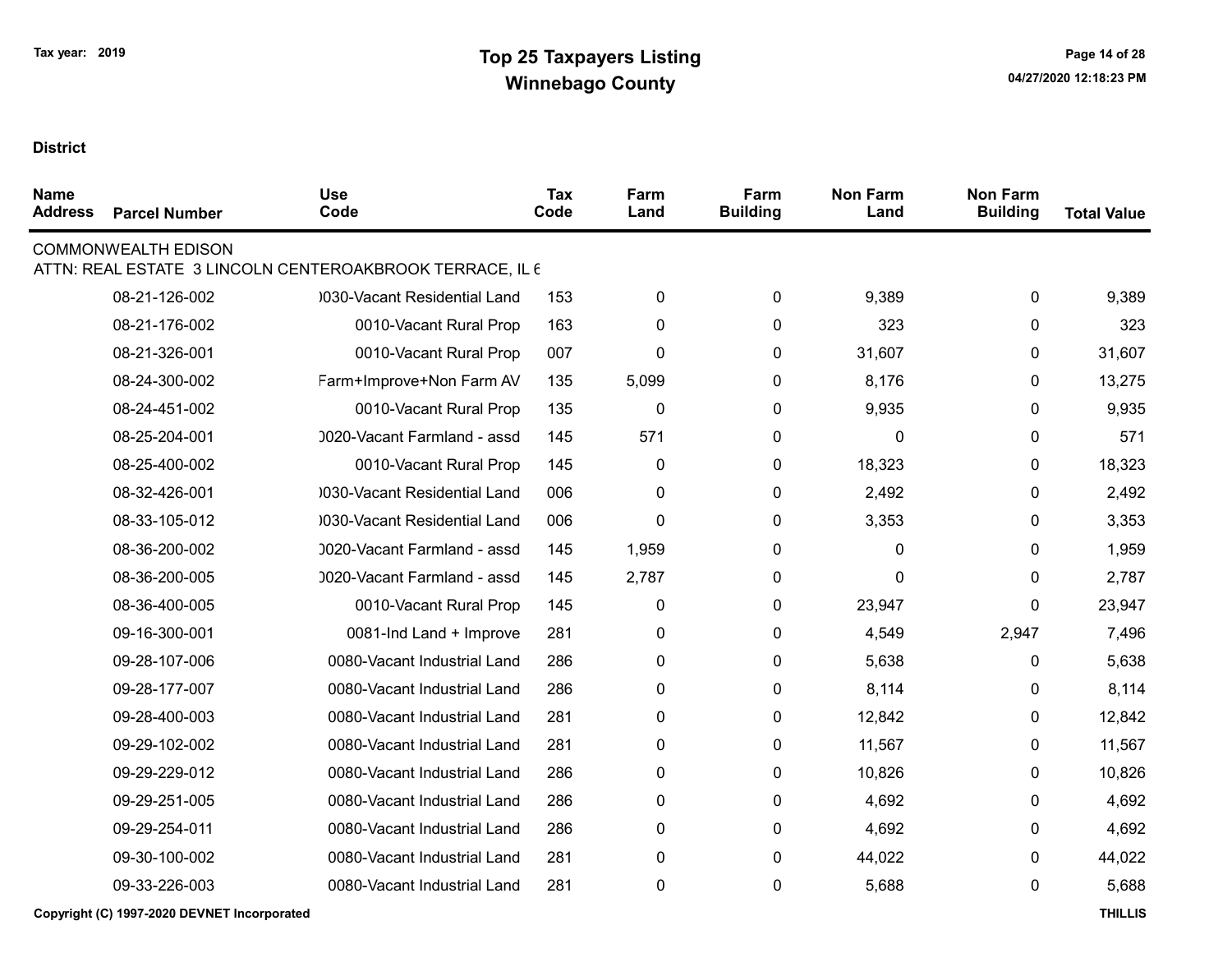| <b>Name</b><br><b>Address</b> | <b>Parcel Number</b>       | <b>Use</b><br>Code                                       | Tax<br>Code | Farm<br>Land | Farm<br><b>Building</b> | <b>Non Farm</b><br>Land | <b>Non Farm</b><br><b>Building</b> | <b>Total Value</b> |
|-------------------------------|----------------------------|----------------------------------------------------------|-------------|--------------|-------------------------|-------------------------|------------------------------------|--------------------|
|                               | <b>COMMONWEALTH EDISON</b> | ATTN: REAL ESTATE 3 LINCOLN CENTEROAKBROOK TERRACE, IL 6 |             |              |                         |                         |                                    |                    |
|                               | 09-34-200-004              | 0080-Vacant Industrial Land                              | 281         | $\pmb{0}$    | 0                       | 52,361                  | 0                                  | 52,361             |
|                               | 09-35-300-003              | 0080-Vacant Industrial Land                              | 281         | $\mathbf{0}$ | 0                       | 16,929                  | 0                                  | 16,929             |
|                               | 09-35-300-006              | 0081-Ind Land + Improve                                  | 281         | $\mathbf 0$  | 0                       | 11,707                  | 12,457                             | 24,164             |
|                               | 10-02-200-004              | 0020-Vacant Farmland - assd                              | 260         | 2,370        | 0                       | 0                       | 0                                  | 2,370              |
|                               | 10-02-400-006              | 0020-Vacant Farmland - assd                              | 260         | 2,326        | 0                       | 0                       | 0                                  | 2,326              |
|                               | 10-11-200-003              | 0020-Vacant Farmland - assd                              | 260         | 1,278        | 0                       | 0                       | 0                                  | 1,278              |
|                               | 10-11-200-012              | 0020-Vacant Farmland - assd                              | 260         | 2,308        | $\mathbf{0}$            | 0                       | 0                                  | 2,308              |
|                               | 10-11-200-014              | 0020-Vacant Farmland - assd                              | 260         | 1,620        | 0                       | 0                       | 0                                  | 1,620              |
|                               | 10-11-200-015              | 0020-Vacant Farmland - assd                              | 260         | 720          | $\mathbf{0}$            | 0                       | 0                                  | 720                |
|                               | 10-11-400-003              | 0020-Vacant Farmland - assd                              | 260         | 3,571        | 0                       | 0                       | 0                                  | 3,571              |
|                               | 10-12-100-004              | 0020-Vacant Farmland - assd                              | 260         | 1,391        | 0                       | 0                       | 0                                  | 1,391              |
|                               | 10-12-100-005              | 0020-Vacant Farmland - assd                              | 260         | 1,655        | 0                       | 0                       | 0                                  | 1,655              |
|                               | 10-14-100-003              | 0020-Vacant Farmland - assd                              | 266         | 3,023        | 0                       | 0                       | 0                                  | 3,023              |
|                               | 10-14-200-003              | Farm+Improve+Non Farm AV                                 | 266         | 2,201        | 0                       | 44,882                  | 191,963                            | 239,046            |
|                               | 10-14-200-004              | 0020-Vacant Farmland - assd                              | 260         | 1,920        | 0                       | 0                       | 0                                  | 1,920              |
|                               | 10-23-400-007              | 0020-Vacant Farmland - assd                              | 260         | 1,669        | 0                       | 0                       | 0                                  | 1,669              |
|                               | 10-26-200-003              | 0020-Vacant Farmland - assd                              | 260         | 3,428        | 0                       | 0                       | 0                                  | 3,428              |
|                               | 10-35-400-006              | 0020-Vacant Farmland - assd                              | 266         | 1,958        | 0                       | 0                       | 0                                  | 1,958              |
|                               | 11-01-326-001              | 0050-Vac Commercial Land                                 | 002         | 0            | 0                       | 7,621                   | 0                                  | 7,621              |
|                               | 11-02-126-002              | 0080-Vacant Industrial Land                              | 050         | 0            | 0                       | 27,032                  | 0                                  | 27,032             |
|                               | 11-02-176-003              | 0080-Vacant Industrial Land                              | 050         | $\pmb{0}$    | $\pmb{0}$               | 8,337                   | 0                                  | 8,337              |
|                               | 11-02-176-004              | 0080-Vacant Industrial Land                              | 050         | $\pmb{0}$    | 0                       | 19,194                  | 0                                  | 19,194             |
|                               |                            |                                                          |             |              |                         |                         |                                    |                    |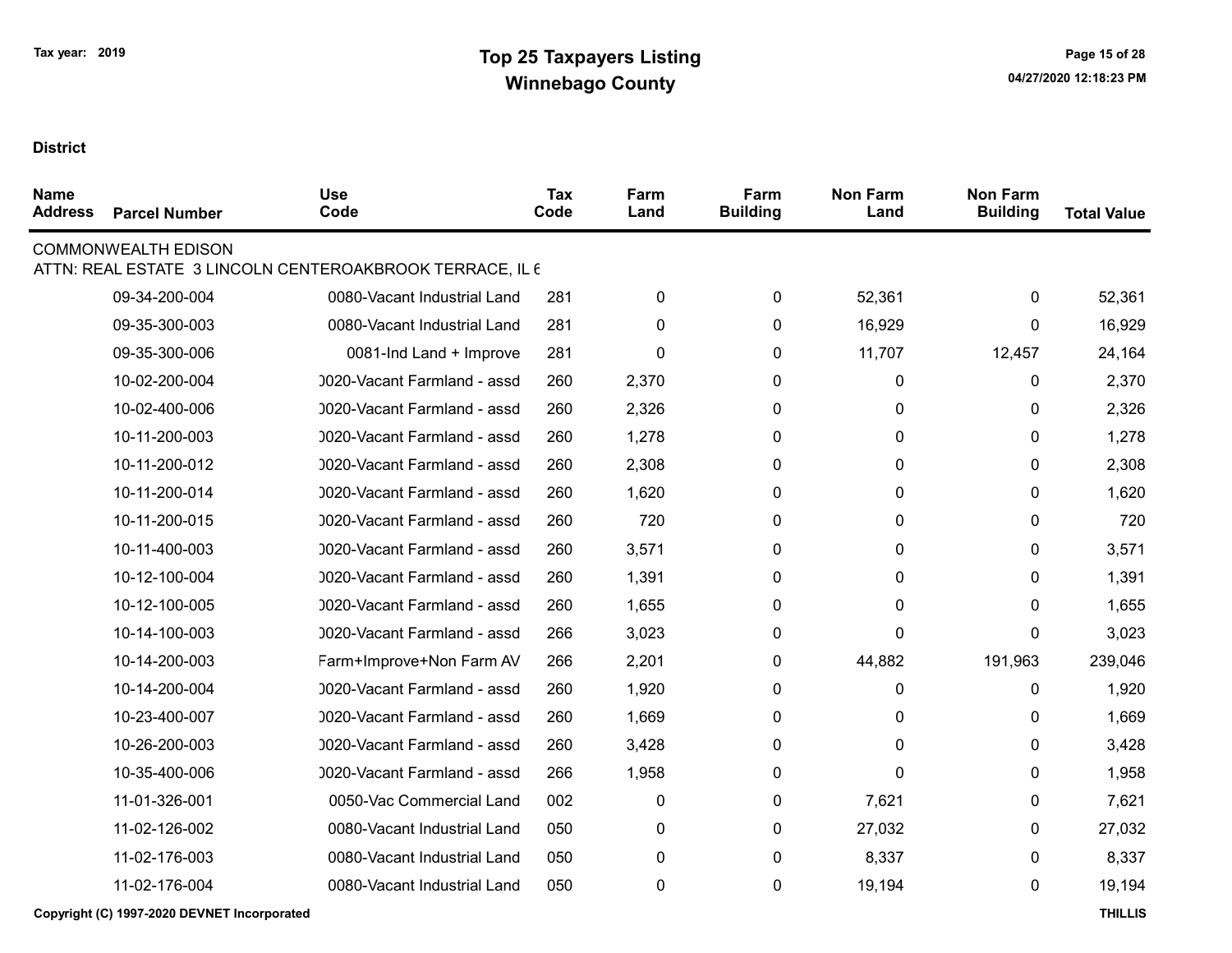| <b>Name</b><br><b>Address</b> | <b>Parcel Number</b>       | <b>Use</b><br>Code                                       | <b>Tax</b><br>Code | Farm<br>Land | Farm<br><b>Building</b> | <b>Non Farm</b><br>Land | <b>Non Farm</b><br><b>Building</b> | <b>Total Value</b> |
|-------------------------------|----------------------------|----------------------------------------------------------|--------------------|--------------|-------------------------|-------------------------|------------------------------------|--------------------|
|                               | <b>COMMONWEALTH EDISON</b> | ATTN: REAL ESTATE 3 LINCOLN CENTEROAKBROOK TERRACE, IL 6 |                    |              |                         |                         |                                    |                    |
|                               | 11-02-326-012              | 0081-Ind Land + Improve                                  | 001                | $\pmb{0}$    | 0                       | 21,124                  | 25,449                             | 46,573             |
|                               | 11-10-328-017              | 0081-Ind Land + Improve                                  | 001                | $\pmb{0}$    | $\mathbf 0$             | 7,652                   | 353                                | 8,005              |
|                               | 11-12-351-014              | 0081-Ind Land + Improve                                  | 001                | $\pmb{0}$    | 0                       | 2,311                   | 4,804                              | 7,115              |
|                               | 11-15-280-003              | 0081-Ind Land + Improve                                  | 001                | $\pmb{0}$    | $\pmb{0}$               | 2,730                   | 619                                | 3,349              |
|                               | 11-21-228-001              | 0081-Ind Land + Improve                                  | 085                | $\pmb{0}$    | $\pmb{0}$               | 642                     | 883                                | 1,525              |
|                               | 11-21-408-001              | 0081-Ind Land + Improve                                  | 126                | $\pmb{0}$    | $\pmb{0}$               | 2,935                   | 655                                | 3,590              |
|                               | 11-21-476-002              | 0080-Vacant Industrial Land                              | 126                | $\pmb{0}$    | $\pmb{0}$               | 20,253                  | 0                                  | 20,253             |
|                               | 11-23-103-011              | 0081-Ind Land + Improve                                  | 001                | $\pmb{0}$    | $\pmb{0}$               | 610                     | 180                                | 790                |
|                               | 11-23-331-002              | 0081-Ind Land + Improve                                  | 424                | $\pmb{0}$    | $\mathbf 0$             | 964                     | 196                                | 1,160              |
|                               | 11-23-426-001              | 0081-Ind Land + Improve                                  | 001                | $\pmb{0}$    | $\mathbf 0$             | 1,158                   | 318                                | 1,476              |
|                               | 11-25-410-006              | 0081-Ind Land + Improve                                  | 001                | $\pmb{0}$    | $\pmb{0}$               | 1,488                   | 533                                | 2,021              |
|                               | 11-26-101-001              | 0081-Ind Land + Improve                                  | 424                | $\pmb{0}$    | $\mathbf 0$             | 34                      | 54,556                             | 54,590             |
|                               | 11-26-104-001              | 0081-Ind Land + Improve                                  | 424                | $\pmb{0}$    | $\pmb{0}$               | 26,849                  | 35,749                             | 62,598             |
|                               | 11-26-255-005              | 0081-Ind Land + Improve                                  | 001                | $\pmb{0}$    | $\pmb{0}$               | 1,483                   | 610                                | 2,093              |
|                               | 11-27-229-001              | 0080-Vacant Industrial Land                              | 014                | $\pmb{0}$    | $\pmb{0}$               | 161                     | 0                                  | 161                |
|                               | 11-27-230-010              | 0081-Ind Land + Improve                                  | 014                | $\pmb{0}$    | $\pmb{0}$               | 19                      | 54,556                             | 54,575             |
|                               | 11-27-380-016              | 0081-Ind Land + Improve                                  | 001                | $\pmb{0}$    | $\pmb{0}$               | 1,897                   | 353                                | 2,250              |
|                               | 11-28-101-004              | 0080-Vacant Industrial Land                              | 057                | $\pmb{0}$    | $\pmb{0}$               | 16,482                  | 0                                  | 16,482             |
|                               | 11-28-127-005              | 0080-Vacant Industrial Land                              | 057                | $\mathbf 0$  | 0                       | 11,071                  | 0                                  | 11,071             |
|                               | 11-28-201-001              | 0080-Vacant Industrial Land                              | 066                | $\pmb{0}$    | $\mathbf 0$             | 1,817                   | 0                                  | 1,817              |
|                               | 11-29-151-004              | 0080-Vacant Industrial Land                              | 057                | $\pmb{0}$    | $\mathbf 0$             | 13,396                  | 0                                  | 13,396             |
|                               | 11-29-151-005              | 0080-Vacant Industrial Land                              | 057                | $\pmb{0}$    | $\pmb{0}$               | 952                     | 0                                  | 952                |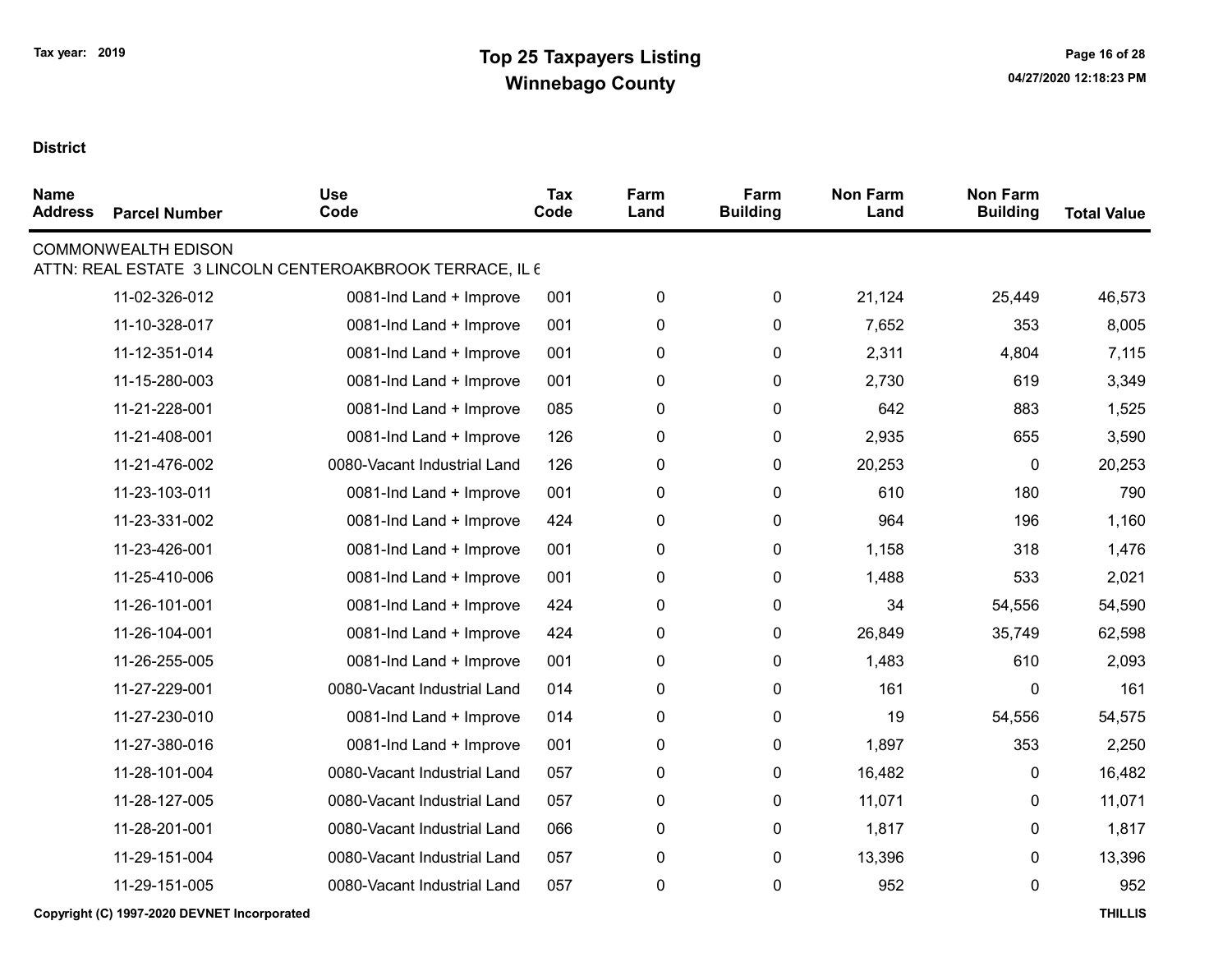| <b>Name</b><br><b>Address</b> | <b>Parcel Number</b>       | <b>Use</b><br>Code                                       | <b>Tax</b><br>Code | Farm<br>Land | Farm<br><b>Building</b> | <b>Non Farm</b><br>Land | <b>Non Farm</b><br><b>Building</b> | <b>Total Value</b> |
|-------------------------------|----------------------------|----------------------------------------------------------|--------------------|--------------|-------------------------|-------------------------|------------------------------------|--------------------|
|                               | <b>COMMONWEALTH EDISON</b> | ATTN: REAL ESTATE 3 LINCOLN CENTEROAKBROOK TERRACE, IL 6 |                    |              |                         |                         |                                    |                    |
|                               | 11-29-204-004              | 0080-Vacant Industrial Land                              | 057                | 0            | 0                       | 4,428                   | 0                                  | 4,428              |
|                               | 11-29-204-005              | 0080-Vacant Industrial Land                              | 057                | $\pmb{0}$    | 0                       | 5,348                   | 0                                  | 5,348              |
|                               | 11-29-204-006              | 0080-Vacant Industrial Land                              | 057                | 0            | 0                       | 11,957                  | 0                                  | 11,957             |
|                               | 11-29-276-004              | 0081-Ind Land + Improve                                  | 057                | 0            | 0                       | 9,888                   | 10,269                             | 20,157             |
|                               | 11-30-151-001              | 0080-Vacant Industrial Land                              | 058                | $\pmb{0}$    | 0                       | 20,100                  | 0                                  | 20,100             |
|                               | 11-30-276-002              | 0080-Vacant Industrial Land                              | 058                | 0            | 0                       | 13,424                  | $\mathbf{0}$                       | 13,424             |
|                               | 11-32-251-002              | 0080-Vacant Industrial Land                              | 069                | $\mathbf 0$  | 0                       | 9,124                   | 0                                  | 9,124              |
|                               | 11-32-403-001              | 0020-Vacant Farmland - assd                              | 071                | 416          | 0                       | 0                       | 0                                  | 416                |
|                               | 11-34-127-002              | 0080-Vacant Industrial Land                              | 001                | 0            | 0                       | 66                      | 0                                  | 66                 |
|                               | 11-35-279-001              | 0081-Ind Land + Improve                                  | 001                | 0            | 0                       | 1,271                   | 221                                | 1,492              |
|                               | 11-35-351-010              | 0080-Vacant Industrial Land                              | 001                | 0            | $\pmb{0}$               | 21,875                  | 0                                  | 21,875             |
|                               | 11-36-276-014              | 0080-Vacant Industrial Land                              | 001                | 0            | 0                       | 1,680                   | $\mathbf{0}$                       | 1,680              |
|                               | 11-36-276-015              | 0081-Ind Land + Improve                                  | 001                | $\pmb{0}$    | $\pmb{0}$               | 1,680                   | 318                                | 1,998              |
|                               | 11-36-402-005              | 0081-Ind Land + Improve                                  | 001                | $\pmb{0}$    | $\pmb{0}$               | 11,211                  | 2,757                              | 13,968             |
|                               | 12-01-202-002              | 0050-Vac Commercial Land                                 | 040                | 0            | 0                       | 32,623                  | 0                                  | 32,623             |
|                               | 12-01-252-002              | 0050-Vac Commercial Land                                 | 040                | $\pmb{0}$    | 0                       | 43,210                  | 0                                  | 43,210             |
|                               | 12-01-401-002              | 0020-Vacant Farmland - assd                              | 013                | 5,593        | 0                       | 0                       | 0                                  | 5,593              |
|                               | 12-05-151-005              | 0081-Ind Land + Improve                                  | 002                | 0            | 0                       | 26,068                  | 6,049                              | 32,117             |
|                               | 12-12-201-003              | 0020-Vacant Farmland - assd                              | 031                | 4,855        | 0                       | 0                       | 0                                  | 4,855              |
|                               | 12-12-401-002              | 0020-Vacant Farmland - assd                              | 031                | 3,984        | 0                       | 0                       | 0                                  | 3,984              |
|                               | 12-13-201-003              | 0020-Vacant Farmland - assd                              | 005                | 2,422        | 0                       | 0                       | 0                                  | 2,422              |
|                               | 12-13-251-010              | 0020-Vacant Farmland - assd                              | 005                | 110          | 0                       | 0                       | 0                                  | 110                |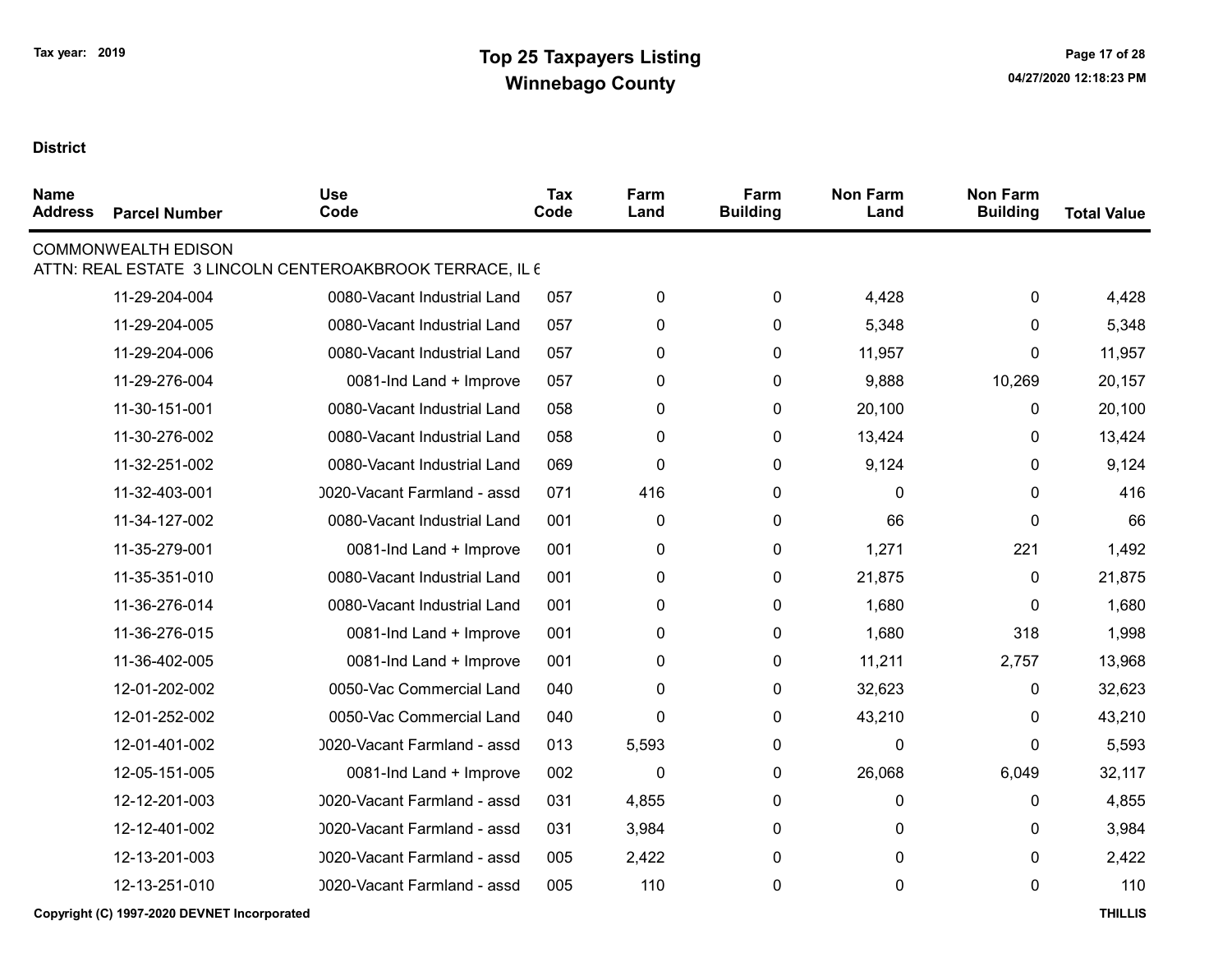| <b>Name</b><br><b>Address</b> | <b>Parcel Number</b>       | <b>Use</b><br>Code                                       | Tax<br>Code | Farm<br>Land | Farm<br><b>Building</b> | <b>Non Farm</b><br>Land | <b>Non Farm</b><br><b>Building</b> | <b>Total Value</b> |
|-------------------------------|----------------------------|----------------------------------------------------------|-------------|--------------|-------------------------|-------------------------|------------------------------------|--------------------|
|                               | <b>COMMONWEALTH EDISON</b> | ATTN: REAL ESTATE 3 LINCOLN CENTEROAKBROOK TERRACE, IL 6 |             |              |                         |                         |                                    |                    |
|                               | 12-13-401-017              | 0020-Vacant Farmland - assd                              | 005         | 1,012        | 0                       | 0                       | 0                                  | 1,012              |
|                               | 12-13-451-010              | 0020-Vacant Farmland - assd                              | 005         | 792          | 0                       | 0                       | $\Omega$                           | 792                |
|                               | 12-14-201-003              | 0081-Ind Land + Improve                                  | 005         | $\mathbf 0$  | 0                       | 51,234                  | 48,138                             | 99,372             |
|                               | 12-14-226-004              | 0020-Vacant Farmland - assd                              | 005         | 543          | $\mathbf{0}$            | 0                       | $\Omega$                           | 543                |
|                               | 12-24-226-001              | 0020-Vacant Farmland - assd                              | 005         | 722          | 0                       | 0                       | 0                                  | 722                |
|                               | 12-24-476-001              | 0020-Vacant Farmland - assd                              | 003         | 2,301        | 0                       | 0                       | 0                                  | 2,301              |
|                               | 12-25-226-001              | 0080-Vacant Industrial Land                              | 017         | 0            | 0                       | 19,733                  | $\Omega$                           | 19,733             |
|                               | 12-28-152-002              | 0081-Ind Land + Improve                                  | 001         | 0            | 0                       | 15,084                  | 20,089                             | 35,173             |
|                               | 12-28-301-001              | 0081-Ind Land + Improve                                  | 001         | 0            | 0                       | 12,661                  | 1,062                              | 13,723             |
|                               | 12-29-255-002              | 0030-Vacant Residential Land                             | 001         | 0            | 0                       | 5,257                   | 0                                  | 5,257              |
|                               | 12-29-255-003              | 030-Vacant Residential Land                              | 001         | 0            | 0                       | 1,550                   | 0                                  | 1,550              |
|                               | 12-29-255-007              | 0030-Vacant Residential Land                             | 001         | 0            | 0                       | 5,931                   | 0                                  | 5,931              |
|                               | 12-29-256-005              | 0030-Vacant Residential Land                             | 001         | 0            | 0                       | 2,426                   | 0                                  | 2,426              |
|                               | 12-29-256-011              | 0030-Vacant Residential Land                             | 001         | 0            | 0                       | 2,696                   | 0                                  | 2,696              |
|                               | 12-29-283-007              | 0080-Vacant Industrial Land                              | 001         | 0            | 0                       | 10,350                  | 0                                  | 10,350             |
|                               | 12-30-255-011              | 0030-Vacant Residential Land                             | 001         | 0            | 0                       | 3,415                   | 0                                  | 3,415              |
|                               | 12-30-256-011              | 0030-Vacant Residential Land                             | 001         | 0            | 0                       | 3,380                   | 0                                  | 3,380              |
|                               | 12-30-256-022              | 030-Vacant Residential Land                              | 001         | 0            | $\mathbf{0}$            | 3,415                   | 0                                  | 3,415              |
|                               | 12-30-257-011              | 0030-Vacant Residential Land                             | 001         | 0            | 0                       | 3,591                   | 0                                  | 3,591              |
|                               | 12-30-257-022              | 030-Vacant Residential Land                              | 001         | 0            | 0                       | 3,627                   | 0                                  | 3,627              |
|                               | 12-30-258-019              | 0030-Vacant Residential Land                             | 001         | 0            | 0                       | 4,760                   | 0                                  | 4,760              |
|                               | 12-30-280-027              | 0030-Vacant Residential Land                             | 001         | 0            | 0                       | 4,596                   | 0                                  | 4,596              |
|                               |                            |                                                          |             |              |                         |                         |                                    |                    |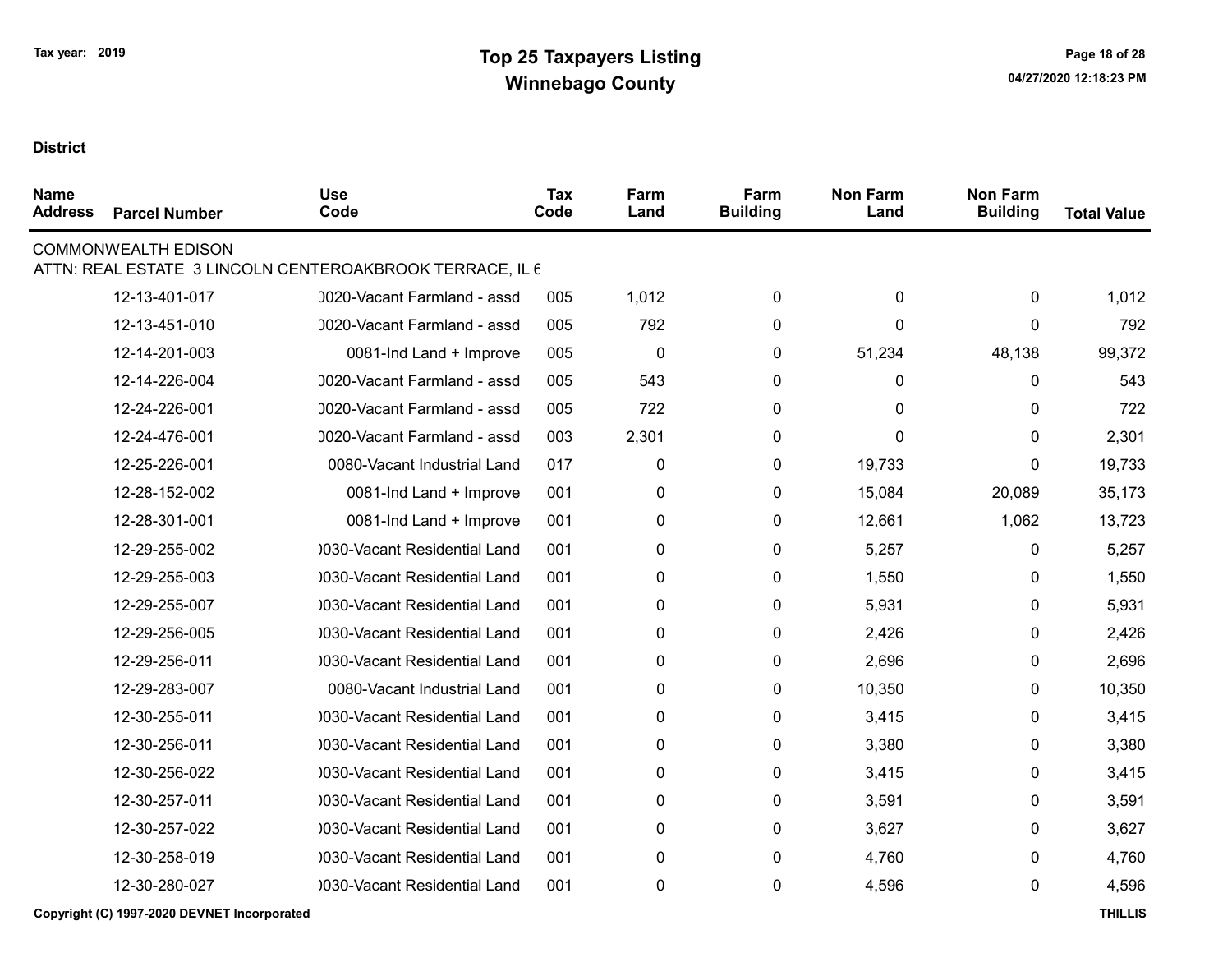| <b>Name</b><br><b>Address</b> | <b>Parcel Number</b>       | <b>Use</b><br>Code                                       | <b>Tax</b><br>Code | Farm<br>Land | Farm<br><b>Building</b> | <b>Non Farm</b><br>Land | <b>Non Farm</b><br><b>Building</b> | <b>Total Value</b> |
|-------------------------------|----------------------------|----------------------------------------------------------|--------------------|--------------|-------------------------|-------------------------|------------------------------------|--------------------|
|                               | <b>COMMONWEALTH EDISON</b> | ATTN: REAL ESTATE 3 LINCOLN CENTEROAKBROOK TERRACE, IL 6 |                    |              |                         |                         |                                    |                    |
|                               | 12-30-281-008              | 0030-Vacant Residential Land                             | 001                | 0            | 0                       | 4,596                   | 0                                  | 4,596              |
|                               | 12-30-281-014              | 0030-Vacant Residential Land                             | 001                | 0            | 0                       | 4,443                   | 0                                  | 4,443              |
|                               | 12-30-283-033              | 0030-Vacant Residential Land                             | 001                | 0            | 0                       | 6,535                   | 0                                  | 6,535              |
|                               | 12-30-326-004              | 0081-Ind Land + Improve                                  | 001                | 0            | 0                       | 28,967                  | 8,713                              | 37,680             |
|                               | 12-30-326-007              | 0080-Vacant Industrial Land                              | 001                | 0            | 0                       | 5,721                   | 0                                  | 5,721              |
|                               | 12-30-326-020              | 1-Commercial Business-Impr                               | 001                | 0            | 0                       | 32,889                  | 1,537                              | 34,426             |
|                               | 12-36-476-002              | 0080-Vacant Industrial Land                              | 003                | 0            | 0                       | 5,574                   | 0                                  | 5,574              |
|                               | 13-01-100-005              | 0010-Vacant Rural Prop                                   | 308                | 0            | 0                       | 25,349                  | 0                                  | 25,349             |
|                               | 13-01-400-002              | 0010-Vacant Rural Prop                                   | 306                | 0            | 0                       | 8,425                   | 0                                  | 8,425              |
|                               | 13-02-200-003              | 0010-Vacant Rural Prop                                   | 312                | 0            | 0                       | 12,915                  | 0                                  | 12,915             |
|                               | 13-23-400-003              | 0010-Vacant Rural Prop                                   | 310                | 0            | 0                       | 8,996                   | 0                                  | 8,996              |
|                               | 13-24-300-003              | 0050-Vac Commercial Land                                 | 311                | 0            | 0                       | 6,718                   | 0                                  | 6,718              |
|                               | 13-24-300-004              | 0010-Vacant Rural Prop                                   | 311                | 0            | 0                       | 26,506                  | 0                                  | 26,506             |
|                               | 13-27-400-003              | 0050-Vac Commercial Land                                 | 310                | 0            | 0                       | 14,092                  | 0                                  | 14,092             |
|                               | 14-02-100-001              | 0020-Vacant Farmland - assd                              | 326                | 4,456        | 0                       | 0                       | 0                                  | 4,456              |
|                               | 14-02-100-007              | 0020-Vacant Farmland - assd                              | 326                | 1,869        | 0                       | 0                       | 0                                  | 1,869              |
|                               | 14-02-200-001              | 0020-Vacant Farmland - assd                              | 324                | 1,543        | 0                       | 0                       | 0                                  | 1,543              |
|                               | 14-02-300-001              | 0080-Vacant Industrial Land                              | 324                | 0            | 0                       | 12,687                  | 0                                  | 12,687             |
|                               | 14-02-300-006              | 0080-Vacant Industrial Land                              | 326                | 0            | 0                       | 20,666                  | 0                                  | 20,666             |
|                               | 14-06-300-008              | 0010-Vacant Rural Prop                                   | 326                | 0            | 0                       | 29,637                  | 0                                  | 29,637             |
|                               | 14-07-200-008              | 0010-Vacant Rural Prop                                   | 326                | 0            | 0                       | 21,643                  | 0                                  | 21,643             |
|                               | 14-08-151-001              | 0010-Vacant Rural Prop                                   | 326                | 0            | 0                       | 49,543                  | 0                                  | 49,543             |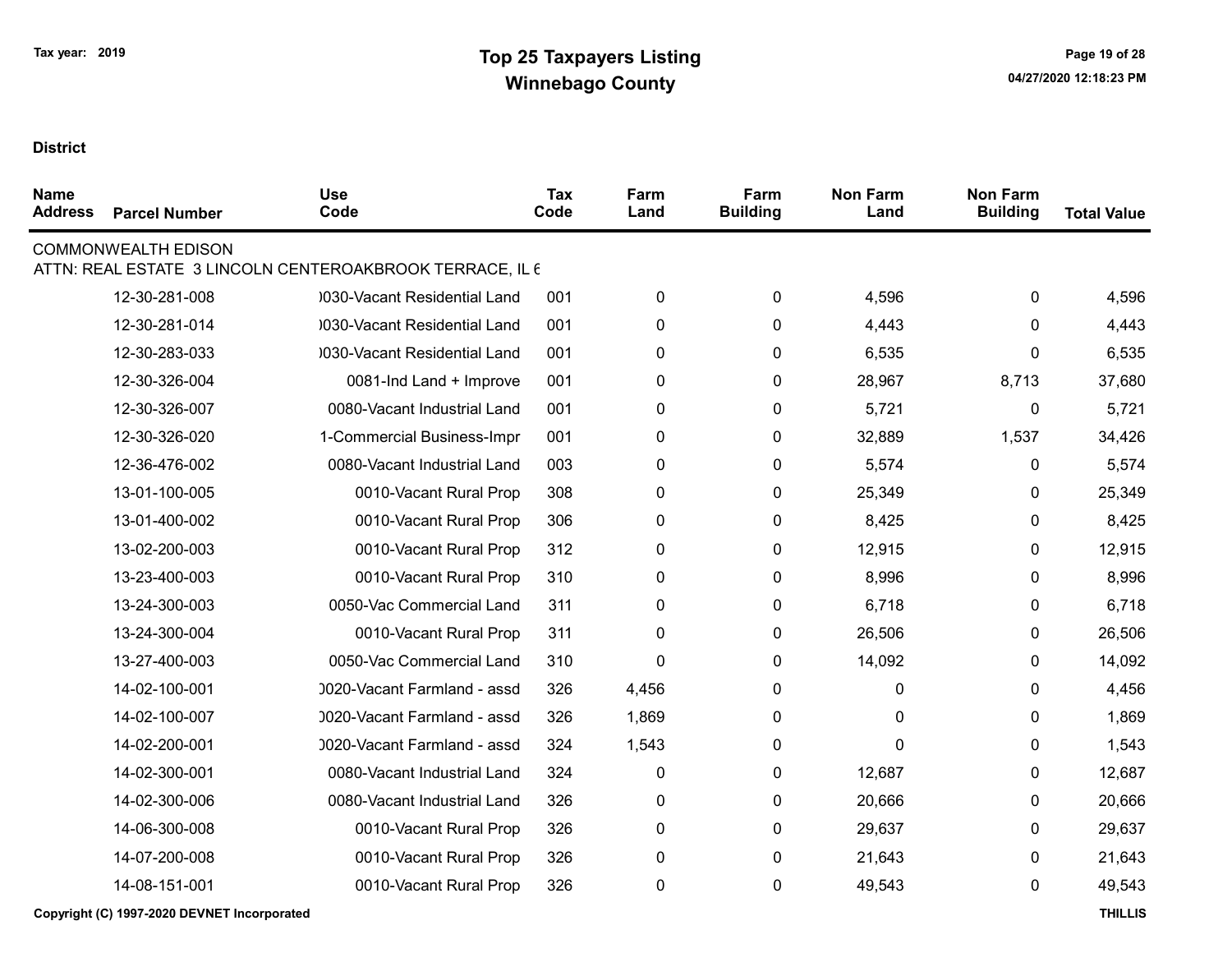| <b>Name</b><br><b>Address</b> | <b>Parcel Number</b>       | <b>Use</b><br>Code                                       | <b>Tax</b><br>Code | Farm<br>Land | Farm<br><b>Building</b> | <b>Non Farm</b><br>Land | <b>Non Farm</b><br><b>Building</b> | <b>Total Value</b> |
|-------------------------------|----------------------------|----------------------------------------------------------|--------------------|--------------|-------------------------|-------------------------|------------------------------------|--------------------|
|                               | <b>COMMONWEALTH EDISON</b> | ATTN: REAL ESTATE 3 LINCOLN CENTEROAKBROOK TERRACE, IL 6 |                    |              |                         |                         |                                    |                    |
|                               | 14-08-429-002              | 0010-Vacant Rural Prop                                   | 325                | 0            | 0                       | 1,149                   | 0                                  | 1,149              |
|                               | 14-09-304-010              | 0010-Vacant Rural Prop                                   | 325                | 0            | 0                       | 2,619                   | 0                                  | 2,619              |
|                               | 14-09-426-003              | 0010-Vacant Rural Prop                                   | 326                | 0            | $\pmb{0}$               | 2,119                   | 0                                  | 2,119              |
|                               | 14-10-300-008              | 0010-Vacant Rural Prop                                   | 326                | 0            | 0                       | 2,304                   | 0                                  | 2,304              |
|                               | 14-10-400-005              | 0010-Vacant Rural Prop                                   | 326                | 0            | 0                       | 2,304                   | 0                                  | 2,304              |
|                               | 14-11-101-001              | 0080-Vacant Industrial Land                              | 326                | $\pmb{0}$    | 0                       | 3,877                   | 0                                  | 3,877              |
|                               | 14-11-301-001              | 0080-Vacant Industrial Land                              | 326                | 0            | 0                       | 46,537                  | 0                                  | 46,537             |
|                               | 14-11-376-003              | 0010-Vacant Rural Prop                                   | 326                | 0            | $\pmb{0}$               | 2,333                   | 0                                  | 2,333              |
|                               | 14-11-476-004              | 0010-Vacant Rural Prop                                   | 326                | 0            | 0                       | 2,354                   | 0                                  | 2,354              |
|                               | 14-12-300-015              | 0010-Vacant Rural Prop                                   | 326                | 0            | 0                       | 2,180                   | 0                                  | 2,180              |
|                               | 14-19-400-001              | 0050-Vac Commercial Land                                 | 326                | $\pmb{0}$    | 0                       | 13,198                  | 0                                  | 13,198             |
|                               | 14-19-400-002              | 0080-Vacant Industrial Land                              | 326                | 0            | 0                       | 1,741                   | 0                                  | 1,741              |
|                               | 15-02-101-005              | 0081-Ind Land + Improve                                  | 001                | $\pmb{0}$    | 0                       | 2,567                   | 51                                 | 2,618              |
|                               | 15-02-101-006              | 0081-Ind Land + Improve                                  | 001                | $\pmb{0}$    | 0                       | 18,632                  | 51                                 | 18,683             |
|                               | 15-02-101-007              | 0081-Ind Land + Improve                                  | 001                | $\pmb{0}$    | 0                       | 19,289                  | 51                                 | 19,340             |
|                               | 15-02-101-008              | 0081-Ind Land + Improve                                  | 001                | $\pmb{0}$    | 0                       | 16,096                  | 51                                 | 16,147             |
|                               | 15-02-151-002              | 0081-Ind Land + Improve                                  | 001                | $\pmb{0}$    | 0                       | 57,755                  | 3,429                              | 61,184             |
|                               | 15-02-251-003              | 0081-Ind Land + Improve                                  | 001                | 0            | 0                       | 4,060                   | 1,537                              | 5,597              |
|                               | 15-02-252-002              | 0080-Vacant Industrial Land                              | 001                | $\pmb{0}$    | $\pmb{0}$               | 770                     | 0                                  | 770                |
|                               | 15-02-252-005              | 0050-Vac Commercial Land                                 | 001                | 0            | 0                       | 3,955                   | 0                                  | 3,955              |
|                               | 15-02-252-006              | 0050-Vac Commercial Land                                 | 001                | 0            | 0                       | 4,746                   | 0                                  | 4,746              |
|                               | 15-02-252-015              | 0030-Vacant Residential Land                             | 001                | 0            | 0                       | 420                     | 0                                  | 420                |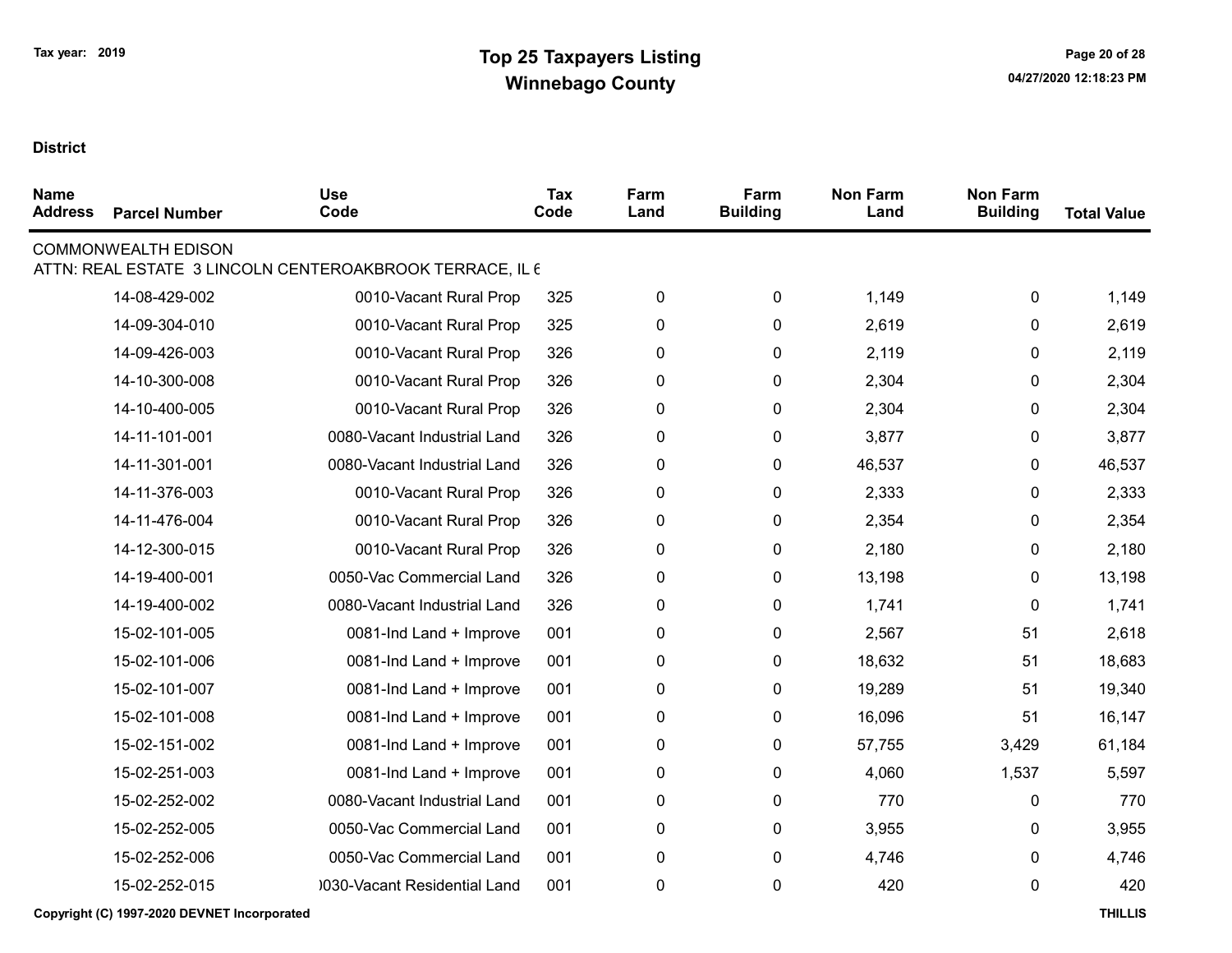| <b>Name</b><br><b>Address</b> | <b>Parcel Number</b>       | <b>Use</b><br>Code                                       | <b>Tax</b><br>Code | Farm<br>Land | Farm<br><b>Building</b> | <b>Non Farm</b><br>Land | <b>Non Farm</b><br><b>Building</b> | <b>Total Value</b> |
|-------------------------------|----------------------------|----------------------------------------------------------|--------------------|--------------|-------------------------|-------------------------|------------------------------------|--------------------|
|                               | <b>COMMONWEALTH EDISON</b> | ATTN: REAL ESTATE 3 LINCOLN CENTEROAKBROOK TERRACE, IL 6 |                    |              |                         |                         |                                    |                    |
|                               | 15-02-252-016              | 0030-Vacant Residential Land                             | 001                |              | 0                       | 504                     | 0                                  | 504                |
|                               |                            |                                                          |                    | 0            |                         |                         |                                    |                    |
|                               | 15-03-126-019              | 0080-Vacant Industrial Land                              | 066                | 0            | 0                       | 3,304                   | 0                                  | 3,304              |
|                               | 15-03-229-002              | 0071-Commercial Office-Impr                              | 001                | 0            | 0                       | 493,581                 | 1,354,140                          | 1,847,721          |
|                               | 15-04-151-005              | 0020-Vacant Farmland - assd                              | 066                | 10           | 0                       | 0                       | 0                                  | 10                 |
|                               | 15-04-152-004              | 0020-Vacant Farmland - assd                              | 066                | 1,608        | 0                       | 0                       | 0                                  | 1,608              |
|                               | 15-24-126-003              | 0081-Ind Land + Improve                                  | 092                | 0            | 0                       | 39,941                  | 24,426                             | 64,367             |
|                               | 16-01-226-003              | 0010-Vacant Rural Prop                                   | 119                | $\pmb{0}$    | 0                       | 1,324                   | 0                                  | 1,324              |
|                               | 16-01-276-008              | 0010-Vacant Rural Prop                                   | 119                | $\mathbf 0$  | 0                       | 7,910                   | 0                                  | 7,910              |
|                               | 16-01-426-002              | Farm+Improve+Non Farm AV                                 | 119                | 1,277        | 0                       | 13,485                  | 0                                  | 14,762             |
|                               | 16-05-226-006              | 0081-Ind Land + Improve                                  | 127                | $\pmb{0}$    | 0                       | 12,703                  | 2,408                              | 15,111             |
|                               | 16-07-151-001              | 0010-Vacant Rural Prop                                   | 115                | 0            | 0                       | 1,184                   | 0                                  | 1,184              |
|                               | 16-11-106-005              | 0010-Vacant Rural Prop                                   | 114                | 0            | 0                       | 159                     | 0                                  | 159                |
|                               | 16-11-176-001              | Farm+Improve+Non Farm AV                                 | 110                | 2,618        | 0                       | 9,698                   | 0                                  | 12,316             |
|                               | 16-11-251-001              | 0010-Vacant Rural Prop                                   | 110                | 0            | 0                       | 11,403                  | 0                                  | 11,403             |
|                               | 16-11-251-002              | 0010-Vacant Rural Prop                                   | 110                | $\mathbf 0$  | 0                       | 6,841                   | 0                                  | 6,841              |
|                               | 16-11-300-001              | Farm+Improve+Non Farm AV                                 | 114                | 16,594       | 0                       | 55,149                  | 28,714                             | 100,457            |
|                               | 16-11-400-002              | 0010-Vacant Rural Prop                                   | 114                | $\mathbf 0$  | 0                       | 11,799                  | 0                                  | 11,799             |
|                               | 16-11-400-003              | 0010-Vacant Rural Prop                                   | 114                | $\pmb{0}$    | 0                       | 6,360                   | 0                                  | 6,360              |
|                               | 16-12-100-002              | 0020-Vacant Farmland - assd                              | 110                | 2,895        | 0                       | 0                       | 0                                  | 2,895              |
|                               | 16-12-201-001              | 0020-Vacant Farmland - assd                              | 110                | 422          | 0                       | 0                       | 0                                  | 422                |
|                               | 16-12-300-002              | 0020-Vacant Farmland - assd                              | 114                | 572          | 0                       | 0                       | 0                                  | 572                |
|                               | 16-13-100-005              | 0080-Vacant Industrial Land                              | 114                | $\pmb{0}$    | $\mathbf 0$             | 97                      | 0                                  | 97                 |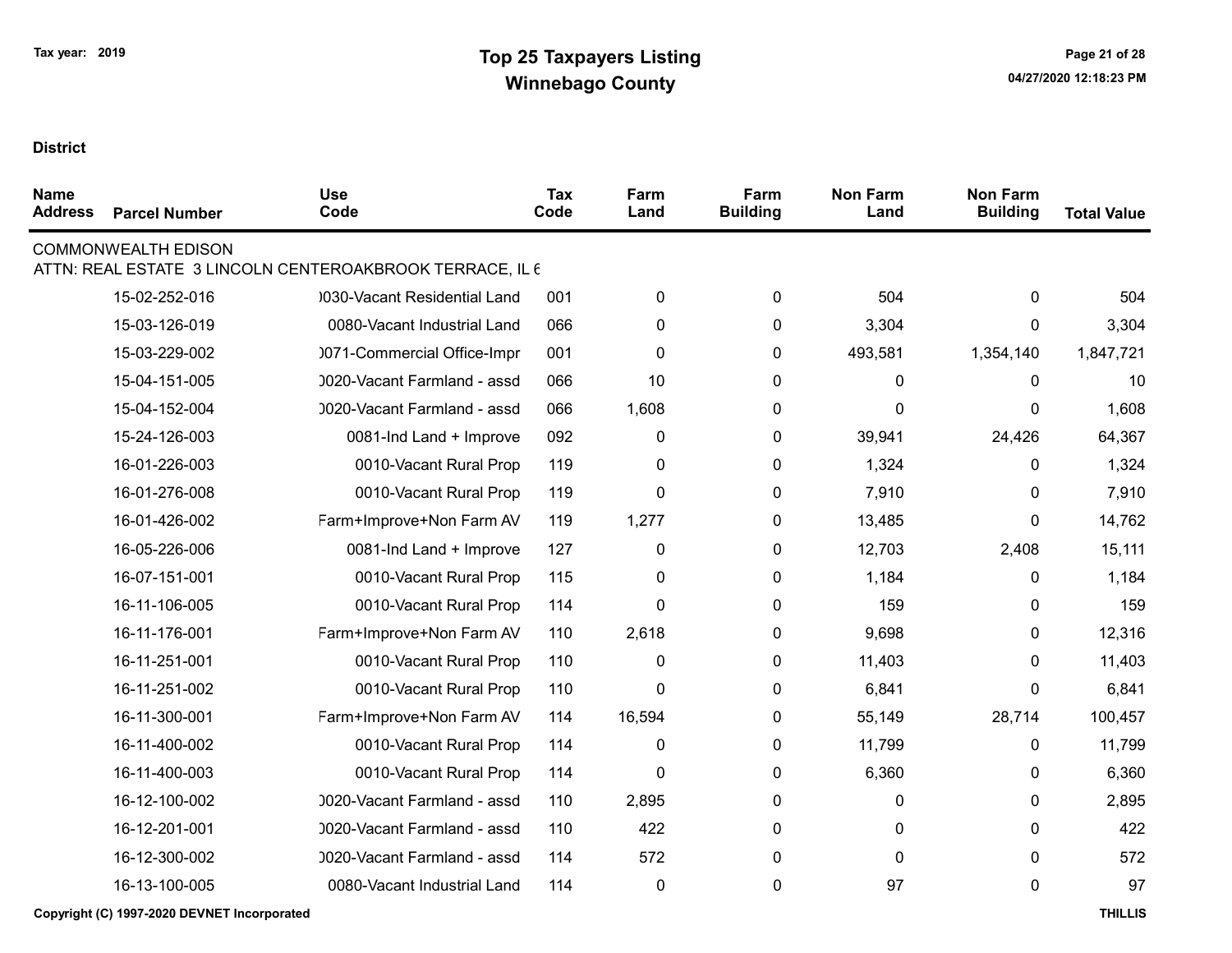| <b>Name</b><br><b>Address</b> | <b>Parcel Number</b>                                                  | <b>Use</b><br>Code                                       | <b>Tax</b><br>Code | Farm<br>Land | Farm<br><b>Building</b> | <b>Non Farm</b><br>Land     | <b>Non Farm</b><br><b>Building</b> | <b>Total Value</b> |
|-------------------------------|-----------------------------------------------------------------------|----------------------------------------------------------|--------------------|--------------|-------------------------|-----------------------------|------------------------------------|--------------------|
|                               | <b>COMMONWEALTH EDISON</b>                                            | ATTN: REAL ESTATE 3 LINCOLN CENTEROAKBROOK TERRACE, IL 6 |                    |              |                         |                             |                                    |                    |
|                               | 16-13-200-001                                                         | 0010-Vacant Rural Prop                                   | 366                | 0            | $\mathbf{0}$            | 415                         | 0                                  | 415                |
|                               | 16-13-400-004                                                         | 0010-Vacant Rural Prop                                   | 114                | 0            | $\mathbf{0}$            | 735                         | 0                                  | 735                |
|                               | 16-13-400-006                                                         | 0010-Vacant Rural Prop                                   | 366                | 0            | 0                       | 750                         | 0                                  | 750                |
|                               | 16-31-351-002                                                         | 0080-Vacant Industrial Land                              | 095                | 0            | 0                       | 9,236                       | 0                                  | 9,236              |
|                               |                                                                       |                                                          |                    |              |                         | <b>Total Assessed Value</b> |                                    | 4,315,624          |
|                               |                                                                       |                                                          |                    |              |                         |                             |                                    |                    |
| <b>Name</b><br><b>Address</b> | <b>Parcel Number</b>                                                  | <b>Use</b><br>Code                                       | Tax<br>Code        | Farm<br>Land | Farm<br><b>Building</b> | <b>Non Farm</b><br>Land     | <b>Non Farm</b><br><b>Building</b> | <b>Total Value</b> |
|                               | ANDERSON ROCKFORD PROPERTIES LLC<br>PO BOX 10289 LOVES PARK, IL 61131 |                                                          |                    |              |                         |                             |                                    |                    |
|                               | 12-03-276-005                                                         | 1-Commercial Business-Impr                               | 008                | 0            | 0                       | 269,922                     | 861,518                            | 1,131,440          |
|                               | 12-23-301-013                                                         | 1-Commercial Business-Impr                               | 001                | 0            | 0                       | 243,529                     | 400,106                            | 643,635            |
|                               | 12-27-202-009                                                         | 1-Commercial Business-Impr                               | 001                | 0            | 0                       | 307,731                     | 376,761                            | 684,492            |
|                               | 12-27-202-010                                                         | 0050-Vac Commercial Land                                 | 001                | 0            | 0                       | 34,630                      | $\mathbf{0}$                       | 34,630             |
|                               | 12-28-227-001                                                         | 1-Commercial Business-Impr                               | 451                | 0            | 0                       | 249,089                     | 348,596                            | 597,685            |
|                               | 12-29-128-004                                                         | 1-Commercial Business-Impr                               | 117                | 0            | 0                       | 55,832                      | 177,193                            | 233,025            |
|                               | 12-29-128-005                                                         | 1-Commercial Business-Impr                               | 117                | 0            | 0                       | 249,846                     | 546,908                            | 796,754            |
|                               | 12-29-128-006                                                         | 1-Commercial Business-Impr                               | 117                | 0            | 0                       | 25,973                      | 24,492                             | 50,465             |
|                               | 12-29-128-018                                                         | 1-Commercial Business-Impr                               | 117                | 0            | 0                       | 45,347                      | 39,388                             | 84,735             |
|                               |                                                                       |                                                          |                    |              |                         | <b>Total Assessed Value</b> |                                    | 4,256,861          |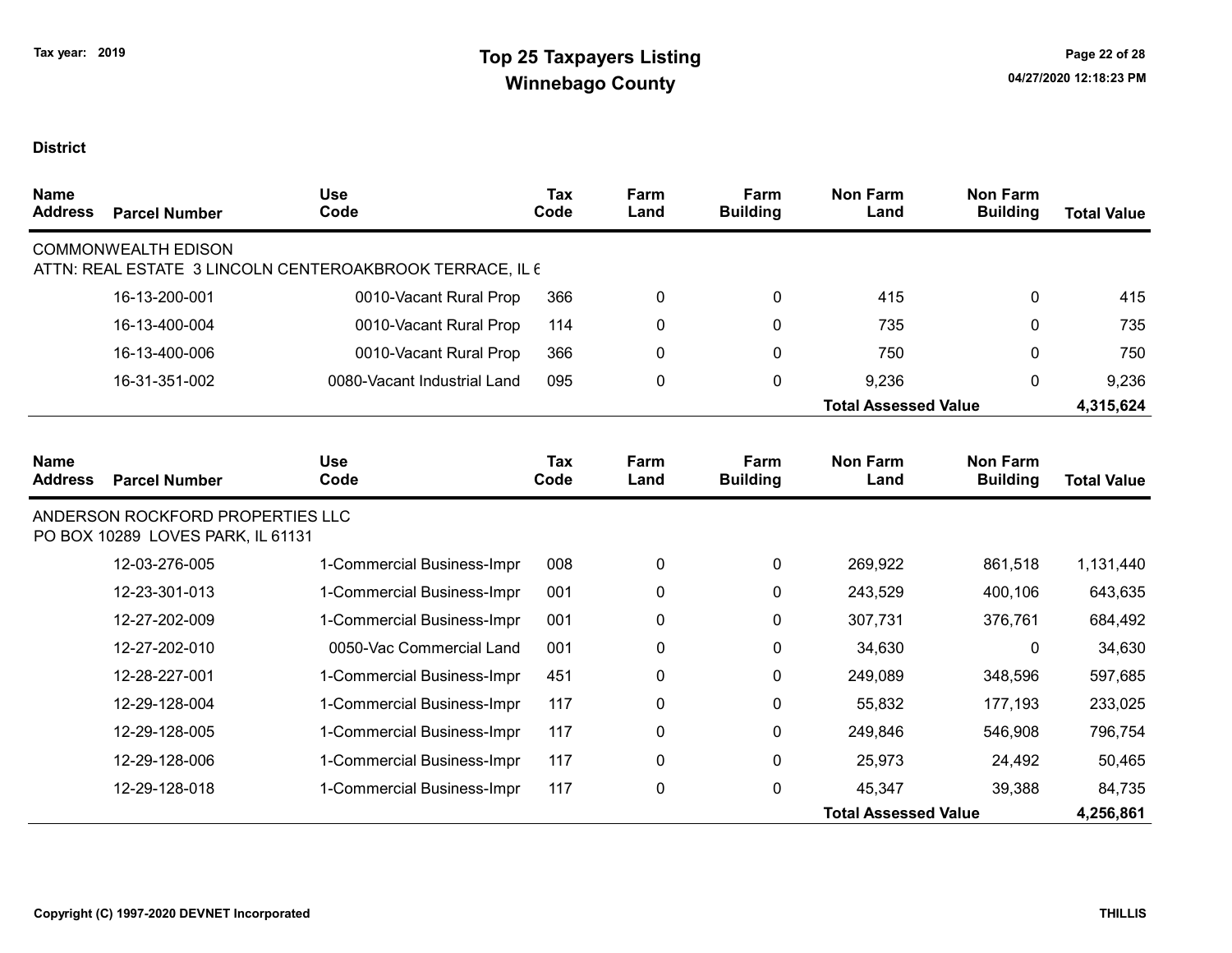| <b>Name</b><br><b>Address</b> | <b>Parcel Number</b>                                                | <b>Use</b><br>Code                 | Tax<br>Code | Farm<br>Land | Farm<br><b>Building</b> | <b>Non Farm</b><br>Land     | <b>Non Farm</b><br><b>Building</b> | <b>Total Value</b> |
|-------------------------------|---------------------------------------------------------------------|------------------------------------|-------------|--------------|-------------------------|-----------------------------|------------------------------------|--------------------|
|                               | <b>WESLEY WILLOWS</b><br>4141 N ROCKTON AVE ROCKFORD, IL 61103      |                                    |             |              |                         |                             |                                    |                    |
|                               | 11-02-151-001                                                       | 0050-Vac Commercial Land           | 001         | 0            | 0                       | 9,536                       | 0                                  | 9,536              |
|                               | 11-02-151-002                                                       | )51-Comm Res (6+units)-Imp         | 001         | 0            | 0                       | 42,924                      | 1,624,212                          | 1,667,136          |
|                               | 11-03-227-001                                                       | )51-Comm Res (6+units)-Imp         | 001         | 0            | 0                       | 34,638                      | 920,088                            | 954,726            |
|                               | 11-03-227-002                                                       | )51-Comm Res (6+units)-Imp         | 001         | 0            | 0                       | 25,704                      | 776,133                            | 801,837            |
|                               | 11-03-227-003                                                       | )51-Comm Res (6+units)-Imp         | 001         | 0            | 0                       | 26,757                      | 683,878                            | 710,635            |
|                               |                                                                     |                                    |             |              |                         | <b>Total Assessed Value</b> |                                    | 4,143,870          |
|                               |                                                                     |                                    |             |              |                         |                             |                                    |                    |
| <b>Name</b><br><b>Address</b> | <b>Parcel Number</b>                                                | <b>Use</b><br>Code                 | Tax<br>Code | Farm<br>Land | Farm<br><b>Building</b> | <b>Non Farm</b><br>Land     | <b>Non Farm</b><br><b>Building</b> | <b>Total Value</b> |
|                               | ROCKFORD MEMORIAL HOSPITAL<br>2400 N ROCKTON AVE ROCKFORD, IL 61103 |                                    |             |              |                         |                             |                                    |                    |
|                               | 11-10-403-003                                                       | 0071-Commercial Office-Impr        | 001         | 0            | 0                       | 6,787                       | 9,312                              | 16,099             |
|                               | 11-10-403-005                                                       | )51-Comm Res (6+units)-Imp         | 001         | 0            | 0                       | 2,311                       | 35,084                             | 37,395             |
|                               | 11-10-403-036                                                       | 0030-Vacant Residential Land       | 001         | 0            | 0                       | 2,454                       | 0                                  | 2,454              |
|                               | 11-10-429-011                                                       | 031-Single Family Residence        | 001         | 0            | 0                       | 3,664                       | 15,177                             | 18,841             |
|                               | 11-10-429-012                                                       | 031-Single Family Residence        | 001         | 0            | 0                       | 3,664                       | 16,310                             | 19,974             |
|                               | 11-10-429-013                                                       | 031-Single Family Residence        | 001         | 0            | 0                       | 3,664                       | 13,673                             | 17,337             |
|                               | 11-10-430-012                                                       | 031-Single Family Residence        | 001         | 0            | 0                       | 2,599                       | 15,532                             | 18,131             |
|                               | 11-10-430-013                                                       | 0032-Two Family Residence          | 001         | $\pmb{0}$    | 0                       | 2,565                       | 14,438                             | 17,003             |
|                               | 11-10-430-014                                                       | 0032-Two Family Residence          | 001         | $\pmb{0}$    | 0                       | 2,565                       | 14,483                             | 17,048             |
|                               | 11-10-430-015                                                       | <b>1033-Three Family Residence</b> | 001         | 0            | 0                       | 2,565                       | 14,999                             | 17,564             |
|                               | 11-10-430-022                                                       | 031-Single Family Residence        | 001         | $\pmb{0}$    | 0                       | 2,599                       | 17,047                             | 19,646             |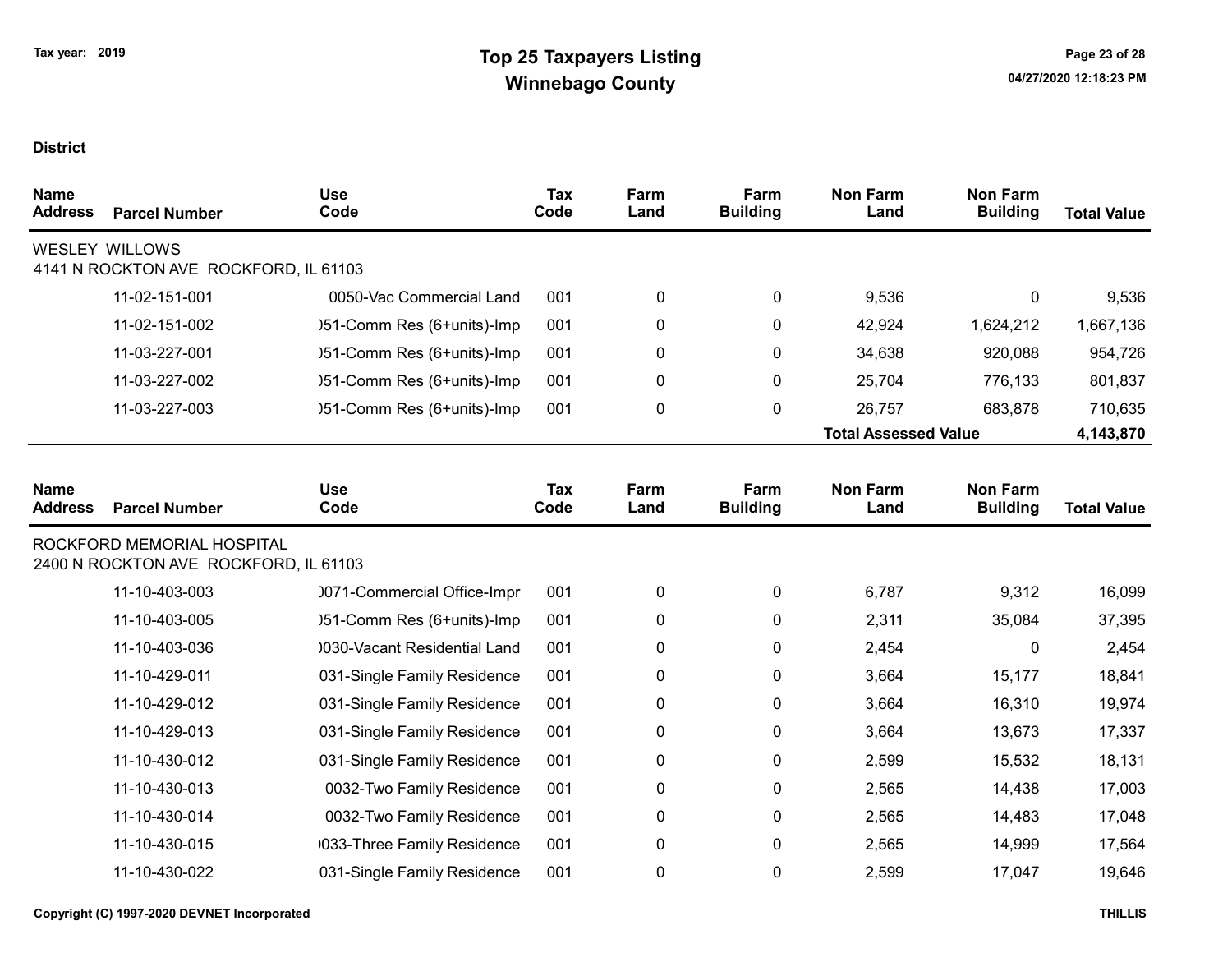| <b>Name</b><br><b>Address</b> | <b>Parcel Number</b>                                                | <b>Use</b><br>Code          | Tax<br>Code | Farm<br>Land | Farm<br><b>Building</b> | <b>Non Farm</b><br>Land | <b>Non Farm</b><br><b>Building</b> | <b>Total Value</b> |
|-------------------------------|---------------------------------------------------------------------|-----------------------------|-------------|--------------|-------------------------|-------------------------|------------------------------------|--------------------|
|                               | ROCKFORD MEMORIAL HOSPITAL<br>2400 N ROCKTON AVE ROCKFORD, IL 61103 |                             |             |              |                         |                         |                                    |                    |
|                               | 11-10-430-023                                                       | 0032-Two Family Residence   | 001         | $\pmb{0}$    | $\pmb{0}$               | 2,565                   | 14,588                             | 17,153             |
|                               | 11-10-430-024                                                       | 0032-Two Family Residence   | 001         | 0            | 0                       | 2,565                   | 14,250                             | 16,815             |
|                               | 11-10-430-025                                                       | 0032-Two Family Residence   | 001         | 0            | 0                       | 2,565                   | 14,483                             | 17,048             |
|                               | 11-10-431-012                                                       | 031-Single Family Residence | 001         | 0            | 0                       | 2,599                   | 14,292                             | 16,891             |
|                               | 11-10-431-013                                                       | 0032-Two Family Residence   | 001         | 0            | 0                       | 2,565                   | 18,137                             | 20,702             |
|                               | 11-10-431-014                                                       | 0032-Two Family Residence   | 001         | 0            | 0                       | 2,565                   | 15,616                             | 18,181             |
|                               | 11-10-431-015                                                       | 0032-Two Family Residence   | 001         | $\pmb{0}$    | 0                       | 2,565                   | 14,204                             | 16,769             |
|                               | 11-10-431-022                                                       | 031-Single Family Residence | 001         | 0            | 0                       | 2,599                   | 16,828                             | 19,427             |
|                               | 11-15-231-001                                                       | 031-Single Family Residence | 001         | 0            | 0                       | 2,380                   | 6,724                              | 9,104              |
|                               | 11-15-231-002                                                       | 031-Single Family Residence | 001         | 0            | 0                       | 2,430                   | 10,835                             | 13,265             |
|                               | 11-15-231-003                                                       | 031-Single Family Residence | 001         | 0            | 0                       | 2,430                   | 10,949                             | 13,379             |
|                               | 11-15-231-004                                                       | 031-Single Family Residence | 001         | $\pmb{0}$    | 0                       | 2,430                   | 8,274                              | 10,704             |
|                               | 11-15-231-005                                                       | 031-Single Family Residence | 001         | 0            | 0                       | 2,430                   | 7,575                              | 10,005             |
|                               | 11-15-231-006                                                       | 031-Single Family Residence | 001         | 0            | 0                       | 2,430                   | 7,147                              | 9,577              |
|                               | 11-15-231-007                                                       | 031-Single Family Residence | 001         | 0            | 0                       | 2,430                   | 6,332                              | 8,762              |
|                               | 11-15-231-008                                                       | 031-Single Family Residence | 001         | 0            | 0                       | 2,430                   | 6,698                              | 9,128              |
|                               | 11-15-232-001                                                       | 031-Single Family Residence | 001         | 0            | 0                       | 2,380                   | 6,508                              | 8,888              |
|                               | 11-15-232-002                                                       | 031-Single Family Residence | 001         | 0            | 0                       | 2,380                   | 11,403                             | 13,783             |
|                               | 11-15-232-003                                                       | 031-Single Family Residence | 001         | 0            | 0                       | 2,380                   | 10,236                             | 12,616             |
|                               | 11-15-232-004                                                       | 031-Single Family Residence | 001         | 0            | 0                       | 2,380                   | 12,086                             | 14,466             |
|                               | 11-15-232-007                                                       | 0032-Two Family Residence   | 001         | 0            | 0                       | 1,944                   | 13,616                             | 15,560             |
|                               | 11-15-232-008                                                       | 0032-Two Family Residence   | 001         | $\pmb{0}$    | 0                       | 1,944                   | 13,616                             | 15,560             |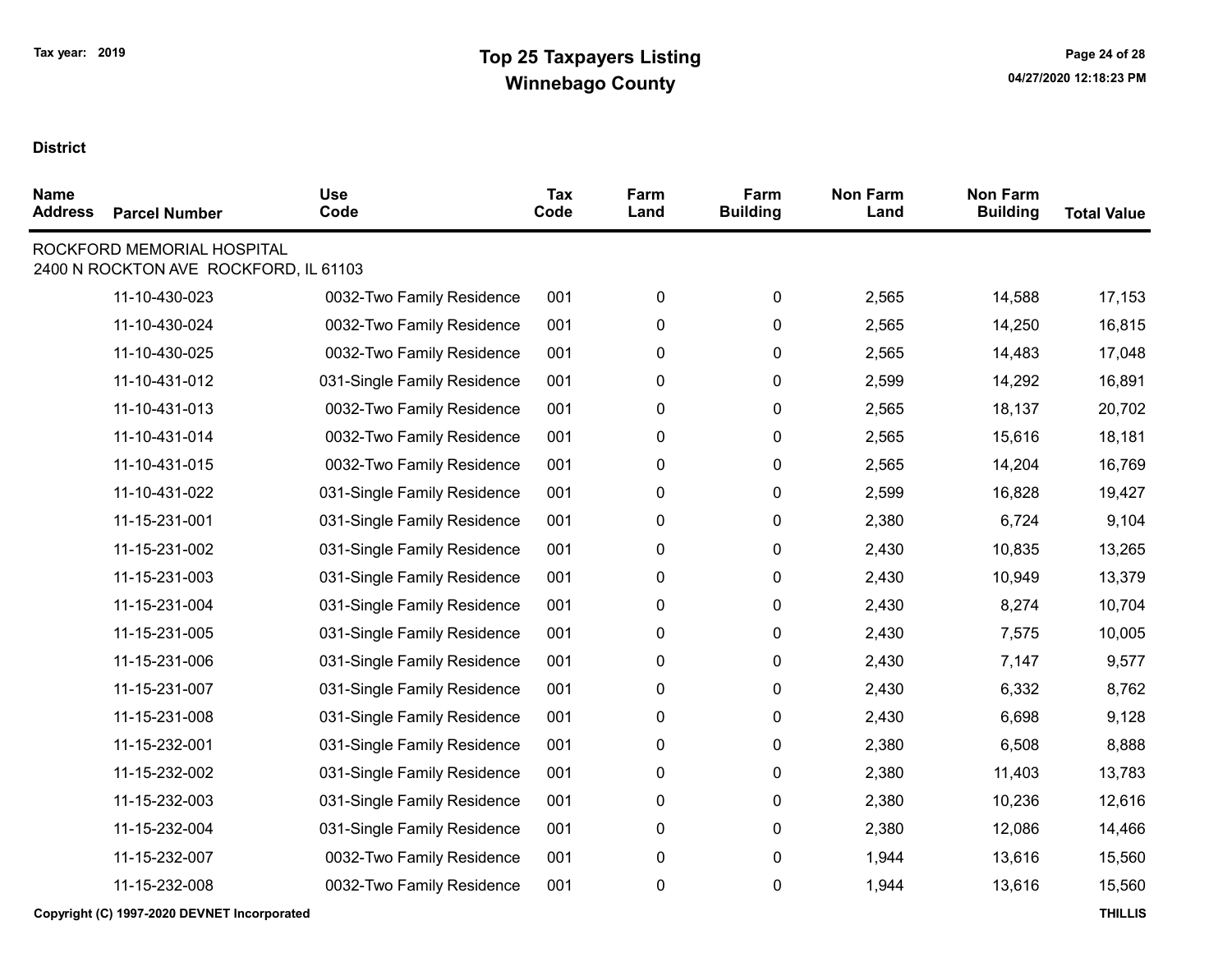| <b>Name</b><br><b>Address</b> | <b>Parcel Number</b>                                                         | <b>Use</b><br>Code          | <b>Tax</b><br>Code | Farm<br>Land | Farm<br><b>Building</b> | <b>Non Farm</b><br>Land     | <b>Non Farm</b><br><b>Building</b> | <b>Total Value</b> |
|-------------------------------|------------------------------------------------------------------------------|-----------------------------|--------------------|--------------|-------------------------|-----------------------------|------------------------------------|--------------------|
|                               | ROCKFORD MEMORIAL HOSPITAL<br>2400 N ROCKTON AVE ROCKFORD, IL 61103          |                             |                    |              |                         |                             |                                    |                    |
|                               | 11-15-232-009                                                                | )51-Comm Res (6+units)-Imp  | 001                | 0            | 0                       | 4,044                       | 74,280                             | 78,324             |
|                               | 12-01-307-001                                                                | 0050-Vac Commercial Land    | 036                | 0            | 0                       | 441,405                     | 0                                  | 441,405            |
|                               | 12-01-326-005                                                                | 0050-Vac Commercial Land    | 001                | 0            | 0                       | 1,335,643                   | 0                                  | 1,335,643          |
|                               | 12-01-357-001                                                                | 0050-Vac Commercial Land    | 001                | 0            | 0                       | 144,906                     | 0                                  | 144,906            |
|                               | 12-01-388-001                                                                | 0050-Vac Commercial Land    | 001                | 0            | 0                       | 273,814                     | 0                                  | 273,814            |
|                               | 12-01-401-005                                                                | 0050-Vac Commercial Land    | 001                | 0            | 0                       | 592,351                     | 0                                  | 592,351            |
|                               | 12-01-402-001                                                                | 0050-Vac Commercial Land    | 001                | 0            | 0                       | 565,372                     | 0                                  | 565,372            |
|                               | 12-01-451-005                                                                | 0050-Vac Commercial Land    | 001                | 0            | 0                       | 2,540                       | 0                                  | 2,540              |
|                               | 12-01-451-006                                                                | 0050-Vac Commercial Land    | 036                | 0            | 0                       | 67,511                      | 0                                  | 67,511             |
|                               | 12-01-452-001                                                                | 0050-Vac Commercial Land    | 036                | 0            | 0                       | 26,477                      | 0                                  | 26,477             |
|                               | 12-27-301-011                                                                | 0020-Vacant Farmland - assd | 001                | 1,777        | 0                       | 0                           | 0                                  | 1,777              |
|                               | 12-27-301-012                                                                | 0020-Vacant Farmland - assd | 001                | 1,226        | 0                       | 0                           | 0                                  | 1,226              |
|                               |                                                                              |                             |                    |              |                         | <b>Total Assessed Value</b> |                                    | 4,040,621          |
| <b>Name</b><br><b>Address</b> | <b>Parcel Number</b>                                                         | <b>Use</b><br>Code          | <b>Tax</b><br>Code | Farm<br>Land | Farm<br><b>Building</b> | <b>Non Farm</b><br>Land     | <b>Non Farm</b><br><b>Building</b> | <b>Total Value</b> |
|                               | FAIRHAVEN CHRISTIAN RETIREMENT CENTER<br>3470 N ALPINE RD ROCKFORD, IL 61114 |                             |                    |              |                         |                             |                                    |                    |
|                               | 12-05-355-008                                                                | 0050-Vac Commercial Land    | 021                | 0            | 0                       | 427                         | 0                                  | 427                |
|                               | 12-05-376-009                                                                | )51-Comm Res (6+units)-Imp  | 021                | 0            | 0                       | 75,688                      | 608,400                            | 684,088            |
|                               | 12-05-377-001                                                                | )51-Comm Res (6+units)-Imp  | 021                | 0            | 0                       | 91,195                      | 497,517                            | 588,712            |
|                               | 12-05-378-004                                                                | )51-Comm Res (6+units)-Imp  | 021                | 0            | $\mathbf{0}$            | 73,697                      | 519,619                            | 593,316            |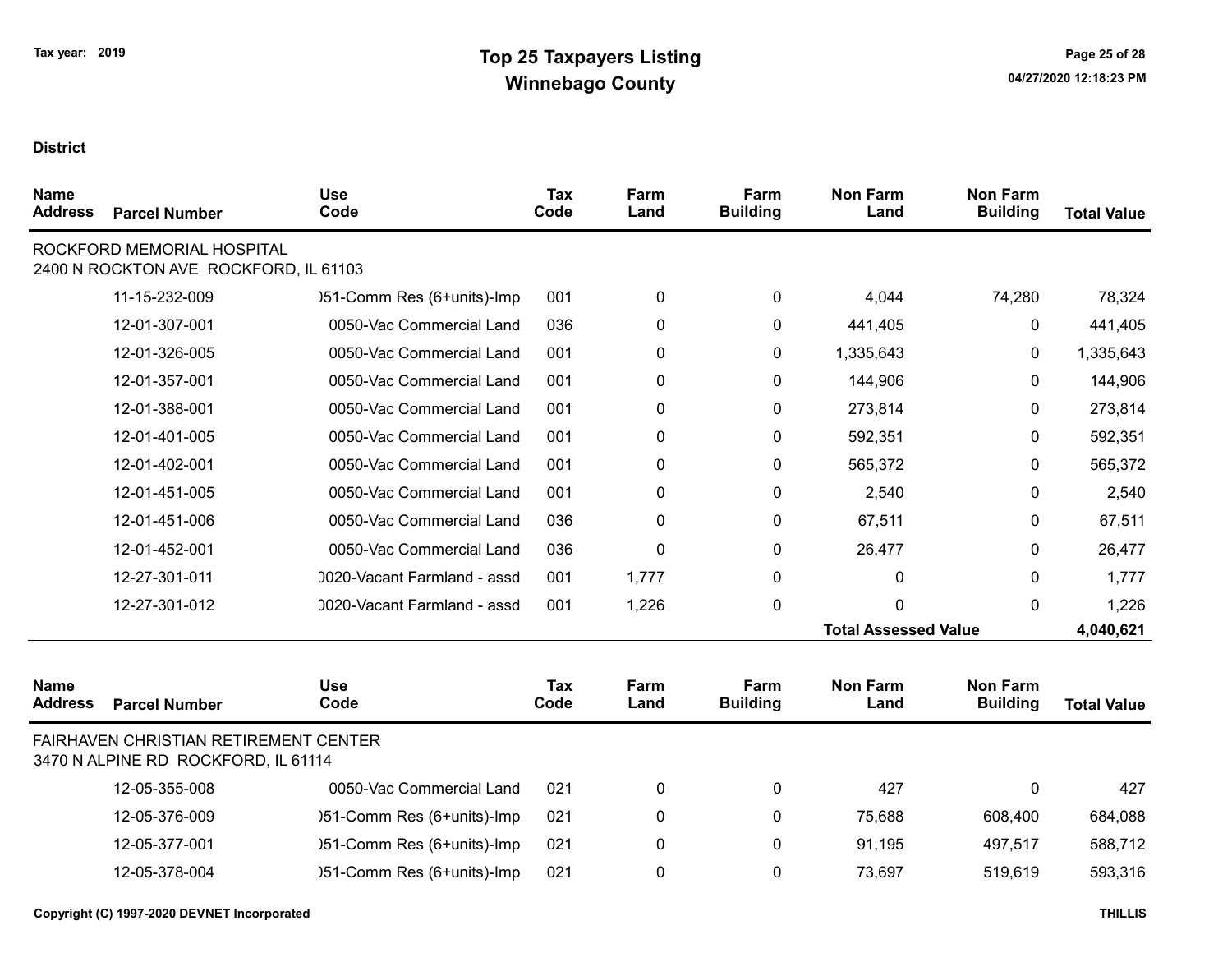| <b>Name</b><br><b>Address</b> | <b>Parcel Number</b>                                                         | <b>Use</b><br>Code         | <b>Tax</b><br>Code | Farm<br>Land | Farm<br><b>Building</b> | <b>Non Farm</b><br>Land     | <b>Non Farm</b><br><b>Building</b> | <b>Total Value</b> |
|-------------------------------|------------------------------------------------------------------------------|----------------------------|--------------------|--------------|-------------------------|-----------------------------|------------------------------------|--------------------|
|                               | FAIRHAVEN CHRISTIAN RETIREMENT CENTER<br>3470 N ALPINE RD ROCKFORD, IL 61114 |                            |                    |              |                         |                             |                                    |                    |
|                               | 12-08-126-031                                                                | )51-Comm Res (6+units)-Imp | 001                | 0            | $\mathbf 0$             | 293,103                     | 1,822,460                          | 2,115,563          |
|                               |                                                                              |                            |                    |              |                         | <b>Total Assessed Value</b> |                                    | 3,982,106          |
| <b>Name</b><br><b>Address</b> | <b>Parcel Number</b>                                                         | <b>Use</b><br>Code         | <b>Tax</b><br>Code | Farm<br>Land | Farm<br><b>Building</b> | <b>Non Farm</b><br>Land     | <b>Non Farm</b><br><b>Building</b> | <b>Total Value</b> |
|                               | <b>KELLEY WILLIAMSON CO</b><br>1132 HARRISON AVE ROCKFORD, IL 61104          |                            |                    |              |                         |                             |                                    |                    |
|                               | 03-24-136-010                                                                | 1-Commercial Business-Impr | 401                | $\pmb{0}$    | 0                       | 19,548                      | 121,477                            | 141,025            |
|                               | 04-28-355-009                                                                | 1-Commercial Business-Impr | 189                | $\pmb{0}$    | 0                       | 138,031                     | 188,834                            | 326,865            |
|                               | 04-33-103-002                                                                | 0050-Vac Commercial Land   | 189                | 0            | 0                       | 33,516                      | $\mathbf 0$                        | 33,516             |
|                               | 08-30-377-016                                                                | 1-Commercial Business-Impr | 416                | $\pmb{0}$    | $\pmb{0}$               | 87,051                      | 131,997                            | 219,048            |
|                               | 09-28-311-005                                                                | 0050-Vac Commercial Land   | 286                | $\pmb{0}$    | 0                       | 3,857                       | $\mathbf 0$                        | 3,857              |
|                               | 09-28-311-012                                                                | 1-Commercial Business-Impr | 286                | $\pmb{0}$    | $\mathbf 0$             | 7,712                       | 58,201                             | 65,913             |
|                               | 11-01-277-032                                                                | 1-Commercial Business-Impr | 409                | 0            | $\pmb{0}$               | 65,563                      | 192,551                            | 258,114            |
|                               | 11-35-454-002                                                                | 0081-Ind Land + Improve    | 001                | 0            | $\mathbf 0$             | 21,080                      | 232,056                            | 253,136            |
|                               | 11-35-478-001                                                                | 0081-Ind Land + Improve    | 001                | 0            | $\mathbf 0$             | 4,809                       | 35,526                             | 40,335             |
|                               | 12-04-252-003                                                                | 1-Commercial Business-Impr | 002                | 0            | 0                       | 74,435                      | 253,525                            | 327,960            |
|                               | 12-20-451-011                                                                | 1-Commercial Business-Impr | 451                | 0            | 0                       | 22,075                      | 1,238                              | 23,313             |
|                               | 12-20-451-012                                                                | 1-Commercial Business-Impr | 451                | 0            | 0                       | 54,446                      | 210,164                            | 264,610            |
|                               | 12-23-378-002                                                                | 1-Commercial Business-Impr | 001                | 0            | 0                       | 123,355                     | 150,520                            | 273,875            |
|                               | 12-28-226-004                                                                | 1-Commercial Business-Impr | 451                | 0            | 0                       | 46,642                      | 131,078                            | 177,720            |
|                               | 12-35-151-001                                                                | 1-Commercial Business-Impr | 378                | 0            | 0                       | 58,418                      | 98,186                             | 156,604            |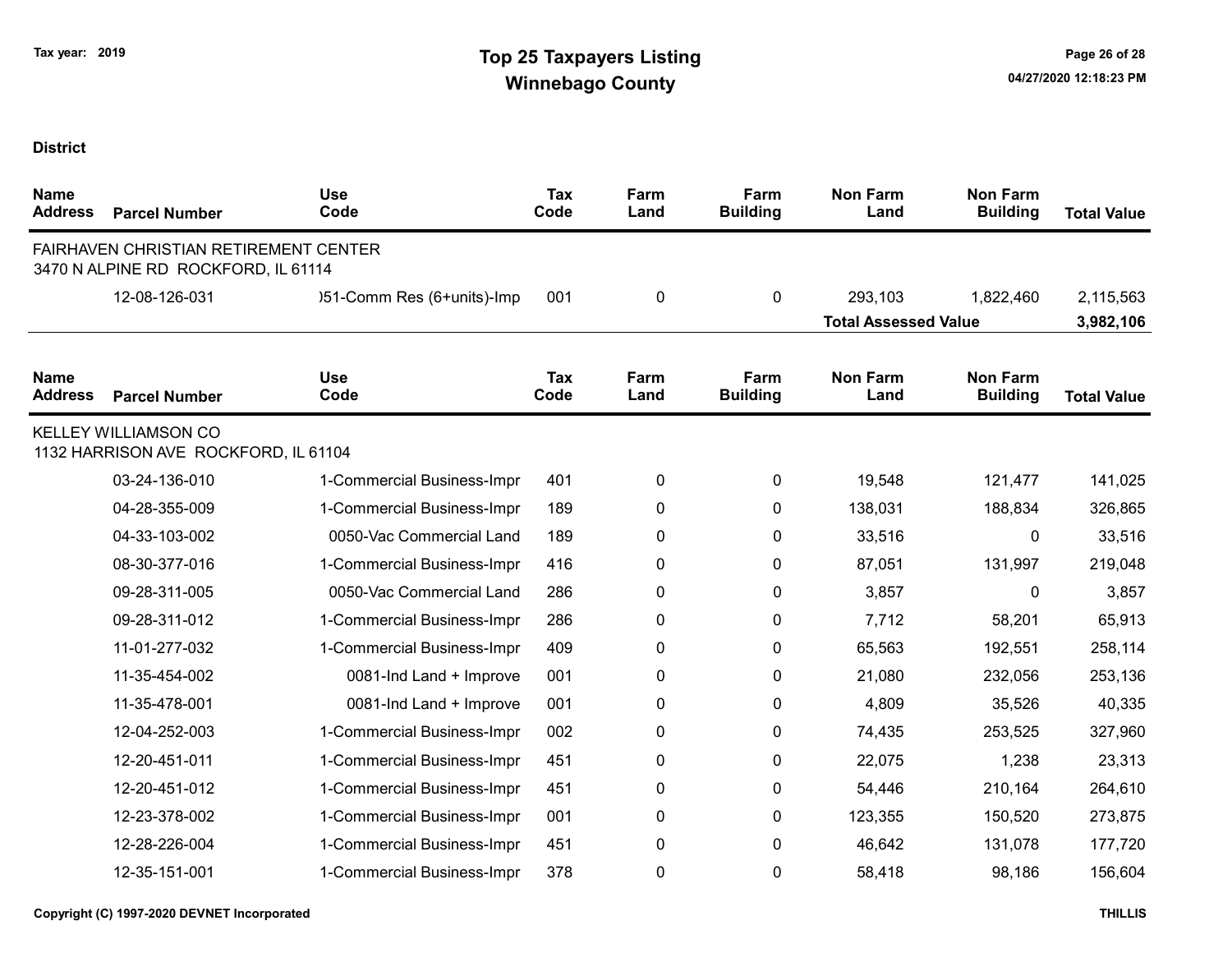| <b>Name</b><br><b>Address</b> | <b>Parcel Number</b>                                                          | <b>Use</b><br>Code          | <b>Tax</b><br>Code | Farm<br>Land | Farm<br><b>Building</b> | <b>Non Farm</b><br>Land     | <b>Non Farm</b><br><b>Building</b> | <b>Total Value</b> |
|-------------------------------|-------------------------------------------------------------------------------|-----------------------------|--------------------|--------------|-------------------------|-----------------------------|------------------------------------|--------------------|
|                               | <b>KELLEY WILLIAMSON CO</b><br>1132 HARRISON AVE ROCKFORD, IL 61104           |                             |                    |              |                         |                             |                                    |                    |
|                               | 14-04-300-020                                                                 | 1-Commercial Business-Impr  | 328                | 0            | 0                       | 103,262                     | 176,806                            | 280,068            |
|                               | 15-03-352-042                                                                 | 0081-Ind Land + Improve     | 410                | 0            | 0                       | 53,852                      | 222,477                            | 276,329            |
|                               | 15-03-353-021                                                                 | 1-Commercial Business-Impr  | 410                | 0            | 0                       | 26,586                      | 174,751                            | 201,337            |
|                               | 15-12-126-002                                                                 | 1-Commercial Business-Impr  | 421                | 0            | 0                       | 46,366                      | 278,823                            | 325,189            |
|                               | 15-12-126-003                                                                 | 1-Commercial Business-Impr  | 421                | 0            | 0                       | 5,459                       | 51                                 | 5,510              |
|                               | 16-04-203-001                                                                 | 1-Commercial Business-Impr  | 127                | 0            | 0                       | 80,182                      | 139,671                            | 219,853            |
|                               |                                                                               |                             |                    |              |                         | <b>Total Assessed Value</b> |                                    | 3,874,177          |
|                               |                                                                               |                             |                    |              |                         |                             |                                    |                    |
| <b>Name</b><br><b>Address</b> | <b>Parcel Number</b>                                                          | <b>Use</b><br>Code          | Tax<br>Code        | Farm<br>Land | Farm<br><b>Building</b> | <b>Non Farm</b><br>Land     | <b>Non Farm</b><br><b>Building</b> | <b>Total Value</b> |
|                               | <b>BALLARD PROPERTIES GROUP I LLC</b><br>1670 NO ALPINE RD ROCKFORD, IL 61107 |                             |                    |              |                         |                             |                                    |                    |
|                               | 08-16-151-010                                                                 | 0081-Ind Land + Improve     | 133                | 0            | 0                       | 90,370                      | 903,085                            | 993,455            |
|                               | 08-16-151-012                                                                 | 0081-Ind Land + Improve     | 133                | 0            | 0                       | 113,674                     | 741,095                            | 854,769            |
|                               | 08-29-477-005                                                                 | 0080-Vacant Industrial Land | 006                | 0            | 0                       | 5,888                       | 0                                  | 5,888              |
|                               | 08-29-477-006                                                                 | 0081-Ind Land + Improve     | 006                | 0            | 0                       | 5,888                       | 30,299                             | 36,187             |
|                               | 08-29-477-008                                                                 | 0081-Ind Land + Improve     | 006                | 0            | 0                       | 5,887                       | 19,708                             | 25,595             |
|                               | 08-29-477-013                                                                 | 0081-Ind Land + Improve     | 006                | 0            | 0                       | 208,891                     | 669,662                            | 878,553            |
|                               | 08-32-351-001                                                                 | 0081-Ind Land + Improve     | 006                | 0            | 0                       | 72,377                      | 165,645                            | 238,022            |
|                               | 16-04-102-026                                                                 | 0081-Ind Land + Improve     | 127                | 0            | 0                       | 33,910                      | 438,063                            | 471,973            |
|                               | 16-08-201-009                                                                 | 0081-Ind Land + Improve     | 127                | 0            | 0                       | 22,594                      | 186,470                            | 209,064            |
|                               |                                                                               |                             |                    |              |                         | <b>Total Assessed Value</b> |                                    | 3,713,506          |